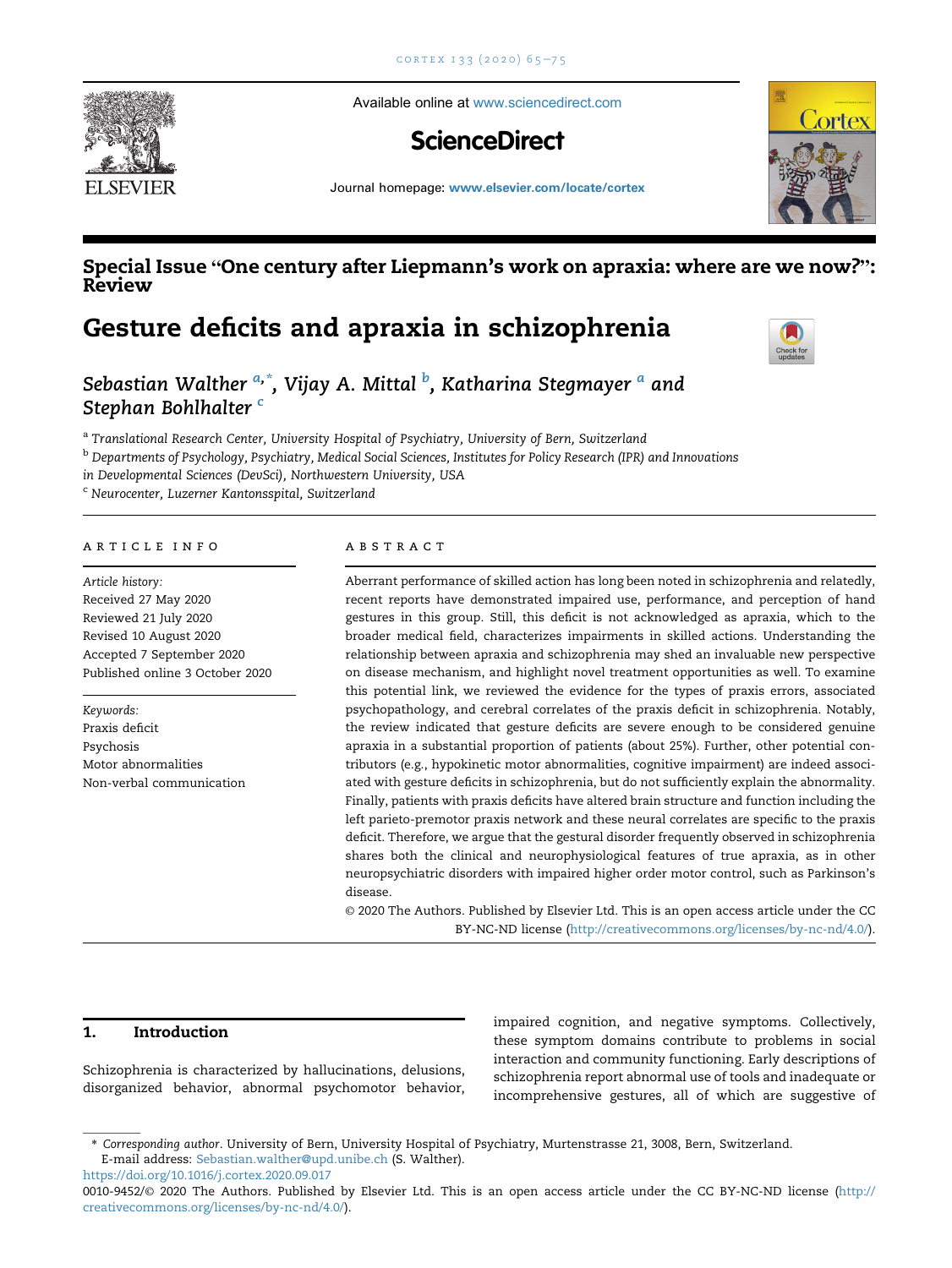apraxia. Therefore, we will review the evidence on disturbed praxis function in schizophrenia to explore, whether the deficit was a form of apraxia or a different clinical issue with similar phenomenology.

#### <span id="page-1-0"></span>1.1. Historical view on praxis deficits in psychosis

Eugen Bleuler described odd behaviors including inappropriate use of objects or inability to perform skilled action, which he attributed to negativism or mannerisms (pages 76, 157, and 161) [\(Bleuler, 1911\)](#page-7-0). These observations were shared by Emil Kraepelin, who noted disturbances of skilled actions and pointed to post-mortem findings of white matter fiber alterations (pages 60-61, 67) [\(Kraepelin, 1921\)](#page-8-0). The most comprehensive description of deficits in action planning was written by Karl Kleist, a German psychiatrist and neurologist, who started his residency in the department of Carl Wernicke. In his 1908 book ([Kleist, 1908\)](#page-8-1), Kleist introduced the term "psychomotor apraxia" to describe the disturbance of skillful movements in patients with psychosis. Most of his psychosis patients would today qualify for a range of disorders such as schizophrenia, schizoaffective or bipolar disorder. Years before the advent of antipsychotic medications, and accompanying motor side-effects, Kleist first described patients who were unable to light a match, button their shirt, or write simple numbers. Despite similarities in the movements and types of errors with the "transcortical apraxia of Liepmann" and the "innervatory (cortical) apraxia", Kleist considered psychomotor apraxia a distinct form, because the control of movements was the central impairment (pages 52-60 and 145-153) [\(Kleist, 1908](#page-8-1)). He observed that patients' praxis deficits might change in a different context. He considered disturbances of the fronto-ponto-cerebellar pathways ("… Ursprungsgebiete der absteigenden fronto-pontocerebellaren Bahnen …", page 149) to cause psychomotor apraxia, and he suspected the origin of the pathological process to localize within the frontal cortex.

#### 1.2. Apraxia definition

Starting with Hugo Liepmann in 1900, the concept of apraxia has continuously evolved over the past century [\(Leiguarda](#page-8-2)  $\&$ [Marsden, 2000](#page-8-2)). Leiguarda and Marsden stated that apraxia resembles an impairment of skilled movements of the forelimbs that results from acquired brain disease and is not explained by problems in language comprehension, dementia, or an elementary motor-sensory deficit ([Leiguarda](#page-8-2) & [Marsden, 2000\)](#page-8-2). Apraxia is defined by the types of errors made during gesture imitation of a seen movement or pantomime upon verbal command.

A recent definition of limb apraxia is "the inability to perform skilled and/or learned limb actions on request and/or imitation, independently of sensory-motor impairments and cognitive deficits preventing the understanding of the task or the processing of the stimulus material" [\(Osiurak](#page-8-3) & [Rossetti,](#page-8-3) [2017\)](#page-8-3). Patients with limb apraxia typically have difficulties using tools appropriately or efficiently. Furthermore, performing meaningful and meaningless gestures are impeded, depending on clinical examination. The question arises whether the definition of apraxia applies to schizophrenia? Schizophrenia is a heterogeneous syndrome that may present with motor disturbances or cognitive dysfunction. We will explore the current state of knowledge on the types of gesture errors, the psychopathology associated with praxis deficits, as well as the neural correlates of impaired gesture performance.

#### 2. Types of errors in schizophrenia

The phenomenology of errors during gesture or tool use would inform on whether deficits in schizophrenia parallel those of patients with apraxia. Our group applied the well-validated test of upper limb apraxia (TULIA) ([Vanbellingen et al., 2010\)](#page-9-0) in schizophrenia spectrum disorders, ensuring identical assessment of gesture performance across disorders. In our studies, frequent gesture errors pertained to minor spatial and temporal errors (18%). The minor errors often include hesitant or sloppy, low amplitude performance, errors in timing movements, as well as inaccurate spatial configuration of the gestures. In a similar frequency (17.5%) severe errors occurred such as body-part-as-object errors, omissions, and errors in spatial orientation [\(Walther, Alexaki, Stegmayer,](#page-9-1) [Vanbellingen,](#page-9-1) & [Bohlhalter, 2020;](#page-9-1) [Walther, Vanbellingen,](#page-9-2) [Muri, Strik,](#page-9-2) & [Bohlhalter, 2013b](#page-9-2)). Rarely did we notice incomprehensible movements or no movements at all. [Fig. 1](#page-2-0) depicts the distribution of errors across subjects in a combined sample of 98 patients and 84 healthy controls, all right-handed, who performed the TULIA with their dominant right hand. As can be seen, following demonstration (imitation domain) patients show spatial and temporal errors in 30% and content errors in 12% of the items. Similarly, following verbal instructions (pantomime domain) patients present spatial and temporal errors in 30% and content errors in 21%. The frequency of errors in controls is much lower.

Praxis function, i.e., the use of gestures or skilled manual movements, has rarely been studied before in schizophrenia yielding conflicting results. One study noted coarse gestures, slowed and with low amplitudes, in a group of 21 patients with chronic schizophrenia, of whom 71% presented bodypart-as-object errors when performing pantomimes ([Martin,](#page-8-4) [Tewesmeier, Albers, Schmid,](#page-8-4) & [Scharfetter, 1994\)](#page-8-4). While body-part-as-object errors constitute important deficits in apraxia ([Leiguarda](#page-8-2) & [Marsden, 2000;](#page-8-2) [Raymer, Maher,](#page-8-5) [Foundas, Heilman,](#page-8-5) & [Rothi, 1997\)](#page-8-5), authors stated that they were unable to find clear-cut apraxia in their schizophrenia patients according to the test of [Kertesz](#page-8-6) and Ferro (Kertesz & [Ferro, 1984\)](#page-8-6). Thus, the interpretation of the finding is ambiguous: schizophrenia patients present errors suggestive of apraxia, but perform above the cut-off in an apraxia test ([Martin et al., 1994](#page-8-4)). Along this line, an examination of apraxia in Parkinson's syndromes included 10 chronic schizophrenia patients with neuroleptic induced parkinsonism ([Leiguarda et al., 1997](#page-8-7)). Authors also noted that chronic schizophrenia patients had no signs of ideomotor apraxia. However, their evaluation disregarded content errors and unrecognizable movements as well as delayed initiation, timing or low amplitudes. In contrast, another report found ideo-kinetic apraxia in the majority of ten chronic schizophrenia patients, suggesting that patients have problems to use acquired motor knowledge ([Portnoff, Golden,](#page-8-8)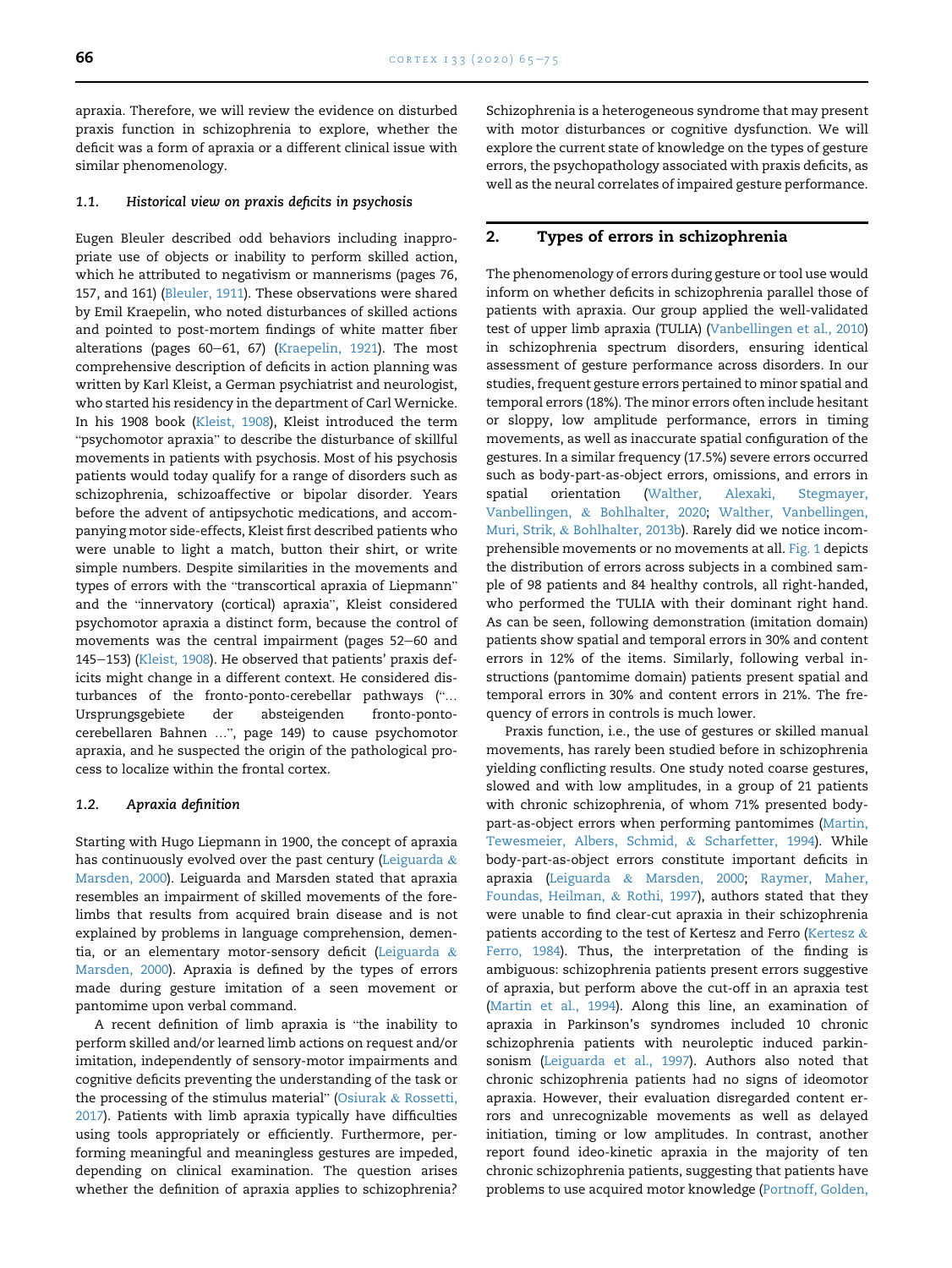<span id="page-2-0"></span>

Fig.  $1$  – Frequency distribution of gesture performance errors in a combined sample of 98 schizophrenia patients and 84 controls. Note that a score of 5 means correct performance, scores of 4 and 3 (grey fills) indicate minor spatial and temporal errors, while scores of 1 and 2 (blue fills) indicate major spatial or content errors, and lack of visible movement is rated 0 ([Vanbellingen et al., 2010](#page-9-0)).

[Snyder,](#page-8-8) & [Gustavson, 1982](#page-8-8)). Likewise, two studies reported more spatial errors in schizophrenia compared to controls when imitating meaningless finger gestures ([Matthews, Gold,](#page-8-9) [Sekuler,](#page-8-9) & [Park, 2013](#page-8-9); [Park, Matthews,](#page-8-10) & [Gibson, 2008](#page-8-10)), however, they did not categorize subjects according to a performance cut-off.

We investigated gesturing in schizophrenia with the TULIA and demonstrated poor gesture performance in three different patient samples [\(Walther, Kunz, et al., 2020](#page-9-2); [Walther](#page-9-3) [et al., 2015;](#page-9-3) [Walther et al., 2013b\)](#page-9-2). In all instances, the imitation performance of hand gestures following demonstration is less frequently impaired than the performance of gestures on verbal command, with 33% vs. 50-66% of the patients presenting deficits [\(Walther et al., 2015;](#page-9-3) [Walther, Vanbellingen,](#page-9-1) [Muri, Strik,](#page-9-1) & [Bohlhalter, 2013a](#page-9-1)). Even when we apply the original apraxia cut-off of the TULIA, a substantial proportion (27%) of schizophrenia patients qualify for a praxis deficit [\(Walther, Alexaki, et al., 2020\)](#page-9-4) (see also [Table 1\)](#page-2-1). Moreover, the gesture deficit did not occur in isolation. Instead, poor gesture performance in the TULIA was strongly correlated with impaired postural knowledge ( $r = .76$ ) or poor tool use performance ( $r = .78$ ), arguing for a generalized praxis deficit in schizophrenia ([Walther et al., 2015\)](#page-9-3). Finally, praxis deficits occurred in a proportion of first episode patients (21%), who performed significantly better than chronic patients in the TULIA [\(Stegmayer, Moor, et al., 2016](#page-9-5)).

In sum, deficits in praxis function in schizophrenia have been detected in most of the studies that applied specific clinical tests. And the reported frequency of deficits varies as a

<span id="page-2-1"></span>

|          | Table $1$ $-$ Rates of praxis deficits in schizophrenia across |  |  |
|----------|----------------------------------------------------------------|--|--|
| samples. |                                                                |  |  |

|                                                                                                                            | Original TULIA<br>cut-off 194<br>for apraxia<br>(Vanbellingen<br>et al., 2010) | Cut-off for gesture<br>deficits in younger<br>adults 210 (Walther<br>et al., 2013b) |  |  |  |
|----------------------------------------------------------------------------------------------------------------------------|--------------------------------------------------------------------------------|-------------------------------------------------------------------------------------|--|--|--|
| Walther<br>et al., 2013a/b.                                                                                                | 40%                                                                            | 67%                                                                                 |  |  |  |
| $n = 30$                                                                                                                   |                                                                                |                                                                                     |  |  |  |
| Walther                                                                                                                    | 22%                                                                            | 46%                                                                                 |  |  |  |
| et al., 2015,                                                                                                              |                                                                                |                                                                                     |  |  |  |
| $n = 46$                                                                                                                   |                                                                                |                                                                                     |  |  |  |
| Walther                                                                                                                    | 70%                                                                            | 100%                                                                                |  |  |  |
| et al., 2020,                                                                                                              |                                                                                |                                                                                     |  |  |  |
| $n = 20$                                                                                                                   |                                                                                |                                                                                     |  |  |  |
| Note that Walther et al., 2020 selected patients for a clinical trial for<br>having at least some signs of praxis deficit. |                                                                                |                                                                                     |  |  |  |

function of the instruments used for assessments. In addition, video-analysis has enabled to investigate spontaneous gesture behavior in schizophrenia in common situations. For example, less frequent use of hand gestures has been observed during typical conversations in schizophrenia [\(Lavelle, Healey,](#page-8-11) & [McCabe, 2013\)](#page-8-11). Likewise, reduced gesturing during interactions with the psychiatrists indicates more symptoms [\(Lavelle, Dimic, Wildgrube, McCabe,](#page-8-12) & [Priebe,](#page-8-12) [2015](#page-8-12)). Similarly, reduced gesture use or the use of incorrect mismatch gestures has been noted in subjects at risk for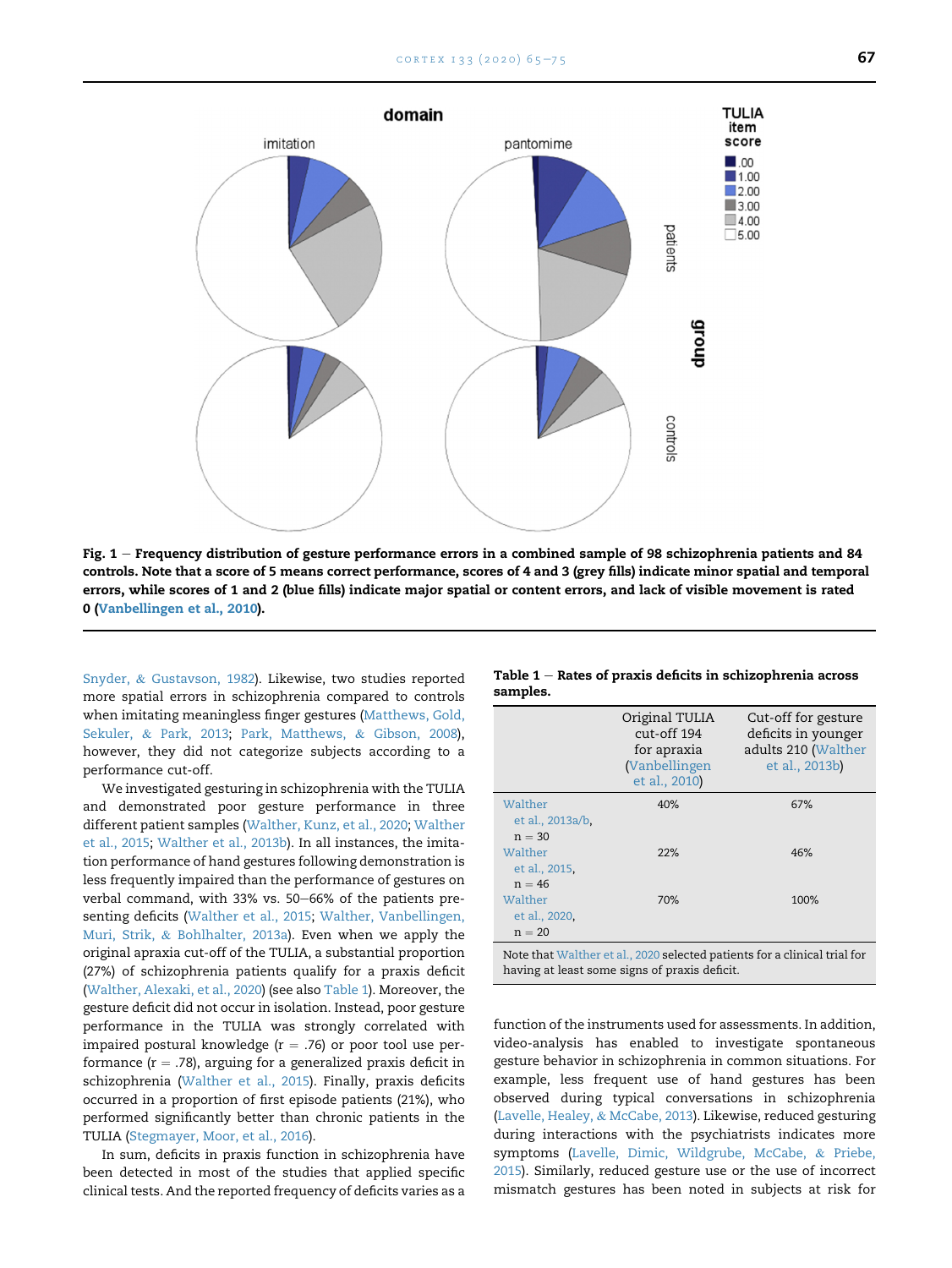psychosis, who were videotaped during clinical interviews ([Millman et al., 2014](#page-8-13); [Mittal et al., 2006](#page-8-14)). Thus, aberrant gesturing in schizophrenia is not a mere laboratory observation, but relevant for nonverbal communication.

How did this praxis deficit go unnoticed despite the vivid research on schizophrenia? First, for decades motor behavior has been largely neglected in schizophrenia research when the field preferably explored cognition or self-reported symptoms, instead of clinical signs ([Kendler, 2016](#page-7-1); [Mittal](#page-8-15) & [Walther, 2018;](#page-8-15) [Strik, Stegmayer, Walther,](#page-9-6) & [Dierks, 2017](#page-9-6); [Walther](#page-9-7) & [Mittal, 2017](#page-9-7)). Second, lack of expressive gestures is a key feature of the negative syndrome in schizophrenia and is included in modern rating scales on negative symptoms ([Andreasen, 1989](#page-7-2); [Forbes et al., 2010;](#page-7-3) [Kirkpatrick et al., 2011\)](#page-8-16). Thus, implicitly clinicians may have subsumed abnormal hand gestures as a component of the negative syndrome without further exploring the nature of gesture errors.

Finally, gesture perception and interpretation is also compromised in schizophrenia [\(Bucci, Startup, Wynn, Baker,](#page-7-4) & [Lewin, 2008](#page-7-4); [Nagels, Kircher, Grosvald, Steines,](#page-8-17) & [Straube,](#page-8-17) [2018;](#page-8-17) [Walther et al., 2015](#page-9-3); [White, Borgan, Ralley,](#page-10-0) & [Shergill,](#page-10-0) [2016\)](#page-10-0). And in some instances, this perceptual deficit is linked to motor abnormalities and positive symptoms ([Walther et al., 2015](#page-9-3)).

Are the gesture errors specific to schizophrenia or could this deficit occur in a range of psychiatric disorders, particularly those with neurodevelopmental origin? Very few studies explored gesture abnormalities in other psychiatric conditions. In patients with autism errors during the imitation of meaningless gestures include spatial orientation and the context of the environment, while gesture recognition was preserved in some studies ([Fourie, Palser, Pokorny, Neff,](#page-7-5) & [Rivera, 2019](#page-7-5); [Stieglitz Ham, Corley, Rajendran, Carletta,](#page-9-8) & [Swanson, 2008](#page-9-8)). In patients with depression, less gesture use was observed, but a distinct analysis of hand gesture errors is missing [\(Annen, Roser,](#page-7-6) & [Brune, 2012;](#page-7-6) [Fiquer et al., 2018\)](#page-7-7). Finally, in patients with obsessive compulsive disorder performed poorly in a test of meaningless gesture imitation ([Rounis, Banca,](#page-8-18) & [Voon, 2016\)](#page-8-18). This set of single findings suggests that gesture deficits may occur in other psychiatric disorders, however, the pattern of impairment is quite distinct from the one observed in schizophrenia. Therefore, the current state of knowledge supports the view of a specific gesture deficit in schizophrenia and ties into a broader line of research exploring aberrant motor function as a transdiagnostic phenomenon [\(Bernard](#page-7-8) & [Mittal, 2015;](#page-7-8) [Mittal, Bernard,](#page-8-19) & [Northoff,](#page-8-19) [2017;](#page-8-19) [Walther, Bernard, Mittal,](#page-9-9) & [Shankman, 2019](#page-9-9)).

#### 3. Clinical correlates of gesture impairments

Gesture deficits are expected to occur more frequently in patients with a severe course of the illness. Still, impaired gesture use may also occur in less severe cases. For example, incongruent gesturing to the speech content has been noted in subjects at risk for psychosis before the actual onset of the disorder [\(Millman et al., 2014\)](#page-8-13). Likewise, although we found gestures to be more severely impaired in chronic patients ([Stegmayer, Moor, et al., 2016\)](#page-9-5), some first episode patients clearly performed less accurate than healthy controls. Both

age and illness chronicity are associated with more impaired gesture performance ([Walther et al., 2013b,](#page-9-2) [2015](#page-9-3)). Furthermore, praxis deficits are strong predictors of poor outcome including impaired social and occupational functioning and poor functional capacity ([Walther et al., 2016\)](#page-9-10). Besides these general implications of illness severity, gesture deficits in schizophrenia are linked to specific domains of psychopathology.

Negative symptoms, particularly the domain of diminished expression, are expected to be linked to poor gesture performance. Domains such as blunted affect describe the decrease of expression of emotion and reactivity to events ([Galderisi,](#page-7-9) [Mucci, Buchanan,](#page-7-9) & [Arango, 2018](#page-7-9)). When broad measures of negative symptoms were applied, a moderate association of poor gesturing with more severe negative symptoms is reported ([Matthews et al., 2013;](#page-8-9) [Millman et al., 2014;](#page-8-13) [Park et al.,](#page-8-10) [2008;](#page-8-10) [Troisi, Spalletta,](#page-9-11) & [Pasini, 1998;](#page-9-11) [Walther, Alexaki, et al.,](#page-9-4) [2020;](#page-9-4) [Walther et al., 2016;](#page-9-10) [Walther et al., 2013a\)](#page-9-1). However, when more sophisticated measures of negative symptoms were applied, the associations were less specific, challenging a critical contribution of negative symptoms on poor gesture use [\(Walther et al., 2015](#page-9-3)). On the contrary, gesture performance predicted a subsequent decrease of negative symptom severity in the next six months ([Walther et al., 2016\)](#page-9-10). Thus, while gesture performance has modest association with current negative symptoms, it is still predictive of poor outcome. In the future, it will be important to test whether treatment changes in either negative symptoms or nonverbal skills does ameliorate the severity of gesture impairments or negative symptoms.

Positive symptoms, such as delusions, hallucinations, and agitation seem to be linked to gesture deficits. In fact, poor gesture performance was correlated with more severe positive symptoms across studies ([Mittal et al., 2006](#page-8-14); [Walther et al.,](#page-9-2) [2013b,](#page-9-2) [2015](#page-9-3)). Similarly, disorganization of thought and behavior has been linked to impaired gesture performance, although this association only appeared in a combined sample of 79 patients, indicating a small effect ([Walther, Alexaki,](#page-9-4) [et al., 2020\)](#page-9-4).

Furthermore, cognitive impairment is a potential contributor to praxis deficits in schizophrenia. Most domains of cognitive function can be compromised in schizophrenia, particularly executive function, processing speed, working memory, episodic memory, verbal fluency, and attention ([Schaefer, Giangrande, Weinberger,](#page-8-20) & [Dickinson, 2013\)](#page-8-20). Impaired gesture performance in schizophrenia has been repeatedly found to be associated with defective frontal lobe function, i.e., executive function, and impaired working memory [\(Matthews et al., 2013;](#page-8-9) [Walther et al., 2013a,](#page-9-1) [2015](#page-9-3), [2013b\)](#page-9-2). However, this link is not exclusively driving the gesture deficit in schizophrenia. In our comprehensive study on nonverbal skills, performance in gesture tasks remained strongly impaired even when controlling for nonverbal intelligence and working memory deficits ([Walther et al., 2015\)](#page-9-3). Finally, motor abnormalities could hamper skillful action such as hand gestures. Indeed, in our studies, we found catatonia and parkinsonism to correlate with poor gesture performance in all samples, whereas dyskinesia was associated with gesture performance only in one study [\(Walther et al., 2013a](#page-9-1), [2015,](#page-9-3) [2013b](#page-9-2)). Motor abnormalities were also associated with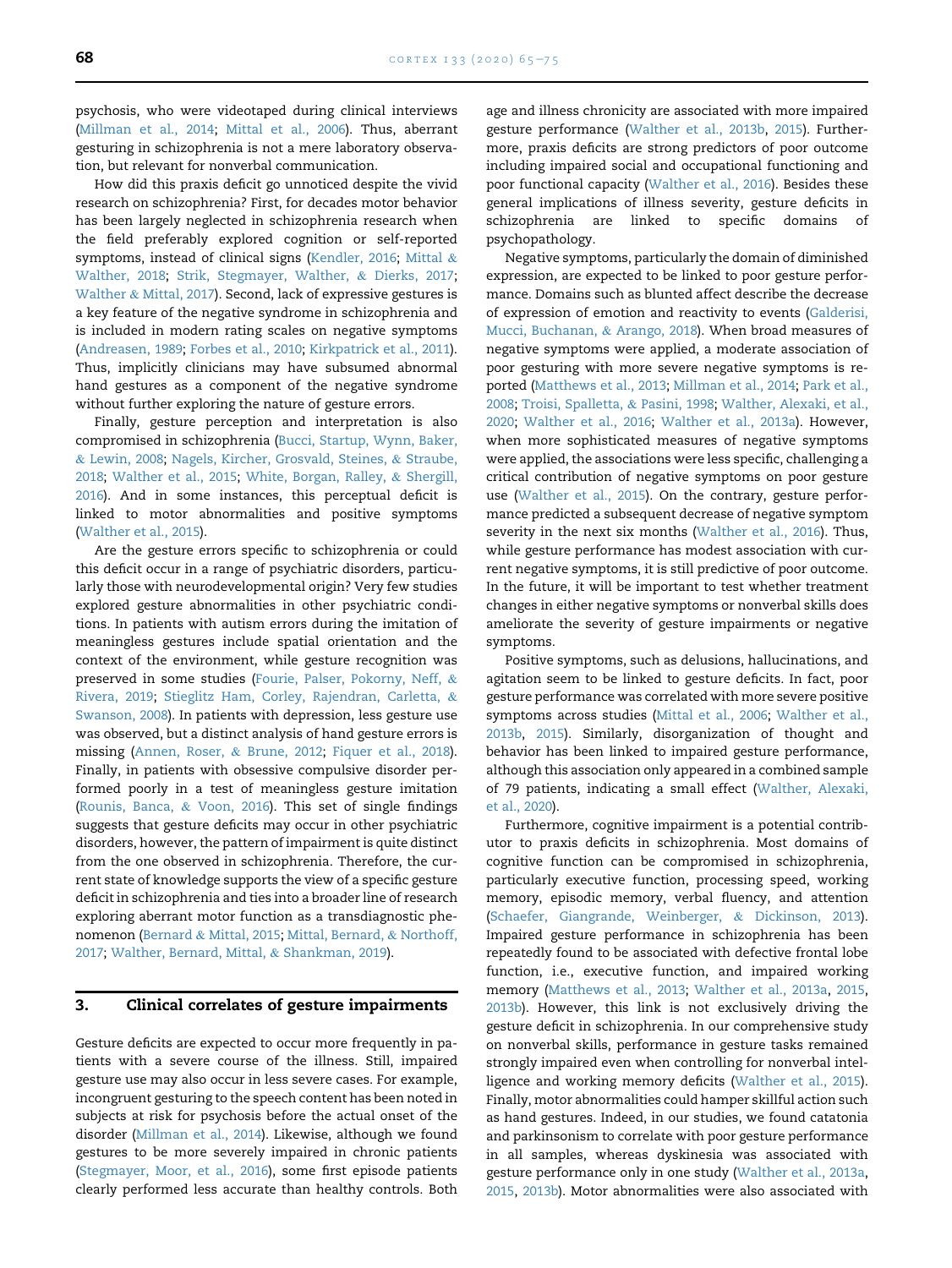poor tool use and poor gesture perception [\(Walther et al.,](#page-9-3) [2015](#page-9-3)). Likewise, infrequent use of beat gestures in subjects at risk for psychosis were correlated with abnormal postural control ([Osborne et al., 2017\)](#page-8-21). Thus, hypokinetic motor abnormalities are linked to the severity of gesture impairments in schizophrenia across studies. However, these motor abnormalities only partially account for the praxis deficit observed in schizophrenia.

Motor abnormalities in schizophrenia have long been merely viewed as consequences of antipsychotic medication, however, motor abnormalities were already reported in the pre-neuroleptic era and are frequently found in medication naïve first-episode patients [\(Pappa](#page-8-22) & [Dazzan, 2009;](#page-8-22) [Walther](#page-9-7) & [Mittal, 2017;](#page-9-7) [Walther](#page-9-12) & [Strik, 2012](#page-9-12); [Whitty, Owoeye,](#page-10-1) & [Waddington, 2009\)](#page-10-1). Similarly, praxis deficits have been reported by authors prior to the introduction of antipsychotics in the 1950s (see section [1.1\)](#page-1-0). While most of the patients currently are receiving such drugs, all reports on gesture in schizophrenia failed to find an association between the current antipsychotic dosage and gesture performance [\(Matthews et al., 2013](#page-8-9); [Stegmayer, Moor, et al., 2016](#page-9-5); [Walther](#page-9-3) [et al., 2015](#page-9-3); [Walther et al., 2013b](#page-9-2)). Along with findings in subjects at risk for psychosis and first episode psychosis [\(Millman et al., 2014;](#page-8-13) [Mittal et al., 2006;](#page-8-14) [Osborne, Vargas,](#page-8-23) & [Mittal, 2020](#page-8-23); [Stegmayer, Moor, et al., 2016](#page-9-5); [Walker, Savoie,](#page-9-13) & [Davis, 1994](#page-9-13)), these results suggest that praxis deficits in schizophrenia may occur in the absence of antipsychotic medication and are not related to the current dosage of antipsychotics. Furthermore, in all our studies the statistical analyses were controlled for chlorpromazine equivalents (including age and disease duration). Therefore, antipsychotic medication is unlikely to account for the gestural deficits. Since gesture performance is a left-lateralized higher order motor function, hemispheric laterality could contribute to poor gesture in schizophrenia. Indeed, schizophrenia has been shown to have reduced hemispheric laterality, which is for example linked to language abnormalities [\(Berretz, Wolf,](#page-7-10) [Gunturkun,](#page-7-10) & [Ocklenburg, 2020](#page-7-10); [Wiberg et al., 2019](#page-10-2)). We focused on right-handed subjects exclusively and controlled the analyses for handedness ([Walther et al., 2013](#page-9-1), [2015\)](#page-9-3). The laterality index in these right-handed subjects was not associated with gesture behavior. Therefore, in line with other brain disorders, handedness cannot explain gestural deficits in schizophrenia.

In sum, praxis deficits in schizophrenia are found more often in severely ill, chronic patients, who have more positive and negative symptoms. Furthermore, although cognitive impairment and abnormal psychomotor behavior is associated with gesture deficits in schizophrenia, they only partially explain impaired gestural skills. However, the associations have to be considered in the design of treatment trials, in that aiming at improving gesture may involve ameliorating cognitive impairment or hypokinetic motor abnormalities.

#### 4. Neural correlates

Structural brain abnormalities in subjects with gesture impairments are localized within the praxis network (see [Fig. 2](#page-5-0)). Grey matter volume is reduced in patients with gesture deficits compared to healthy subjects predominantly in the left inferior frontal gyrus (IFG), left superior parietal lobe, left middle temporal cortex, but also in the right insula, right temporal and parietal cortex [\(Stegmayer, Bohlhalter, et al.,](#page-9-14) [2016](#page-9-14)). Interestingly, patients with gesture deficits had lower grey matter volumes than patients without gesture deficits in the right insula, right inferior parietal lobe (IPL), and the right superior temporal gyrus. In line with these findings, we also detected reduced cortical thickness within the entire praxis network in schizophrenia patients with gesture deficits [\(Viher et al., 2018\)](#page-9-15). These findings suggest that in schizophrenia, gesture impairments are linked to grey matter structural alterations in bilateral components of the praxis network including both routes of action planning ([Binkofski](#page-7-11) & [Buxbaum, 2013\)](#page-7-11). Indeed, altered brain structure in the praxis network is not generally found in schizophrenia, but specific to those patients who present praxis deficits. In addition to the categorical findings, there is also evidence for a dimensional association of brain structure and gesture performance. Indeed, a graph-theory approach demonstrated that the global efficiency of the praxis network and the local efficiency of network components contribute to gesture performance in healthy subjects and schizophrenia patients [\(Viher et al., 2020\)](#page-9-16). Moreover, the tract integrity of the superior longitudinal and the arcuate fascicles was linked to gesture performance. Interestingly, the structural abnormalities were predominantly found in the left anterior frontotemporal components of the praxis network. These brain areas have been suggested to be specifically relevant for the communicative content of gestures, as demonstrated in several lesion mapping studies [\(Finkel, Hogrefe, Frey,](#page-7-12) [Goldenberg,](#page-7-12) & [Randerath, 2018](#page-7-12); [Goldenberg](#page-7-13) & [Randerath,](#page-7-13) [2015](#page-7-13); [Mengotti et al., 2013](#page-8-24); [Pizzamiglio et al., 2019](#page-8-25); [Weiss](#page-10-3) [et al., 2016](#page-10-3)). Thus, structural brain abnormalities in schizophrenia may be particularly affecting communicative gesture use.

In order to study the neural processes involved in planning gestures on verbal command in schizophrenia, we adopted a paradigm previously tested in healthy subjects [\(Bohlhalter](#page-7-14) [et al., 2009](#page-7-14)). Participants were instructed with visual verbal cues to plan and later perform distal arm gestures during functional MRI. Performance was video-taped. We found that schizophrenia patients engaged the praxis network including left IFG, IPL, supplementary motor area (SMA) and superior temporal gyrus (STG) less than healthy controls when planning familiar and novel hand gestures ([Stegmayer et al., 2018](#page-9-17)). In addition, patients had reduced neural activation during the execution of familiar gestures in the SMA, but neural activity did not differ from controls when performing novel hand gestures. Finally, the actual performance of the gestures was linked to the neural activity within the left IPL during gesture planning in patients, with lower neural activity predicting less accurate performance. Thus, inappropriate activation of the praxis network, particularly the left IPL, during gesture planning is associated with poor gesture performance in schizophrenia.

In addition, blood oxygenation level dependent (BOLD) resting state functional connectivity within the praxis network also differed between schizophrenia patients and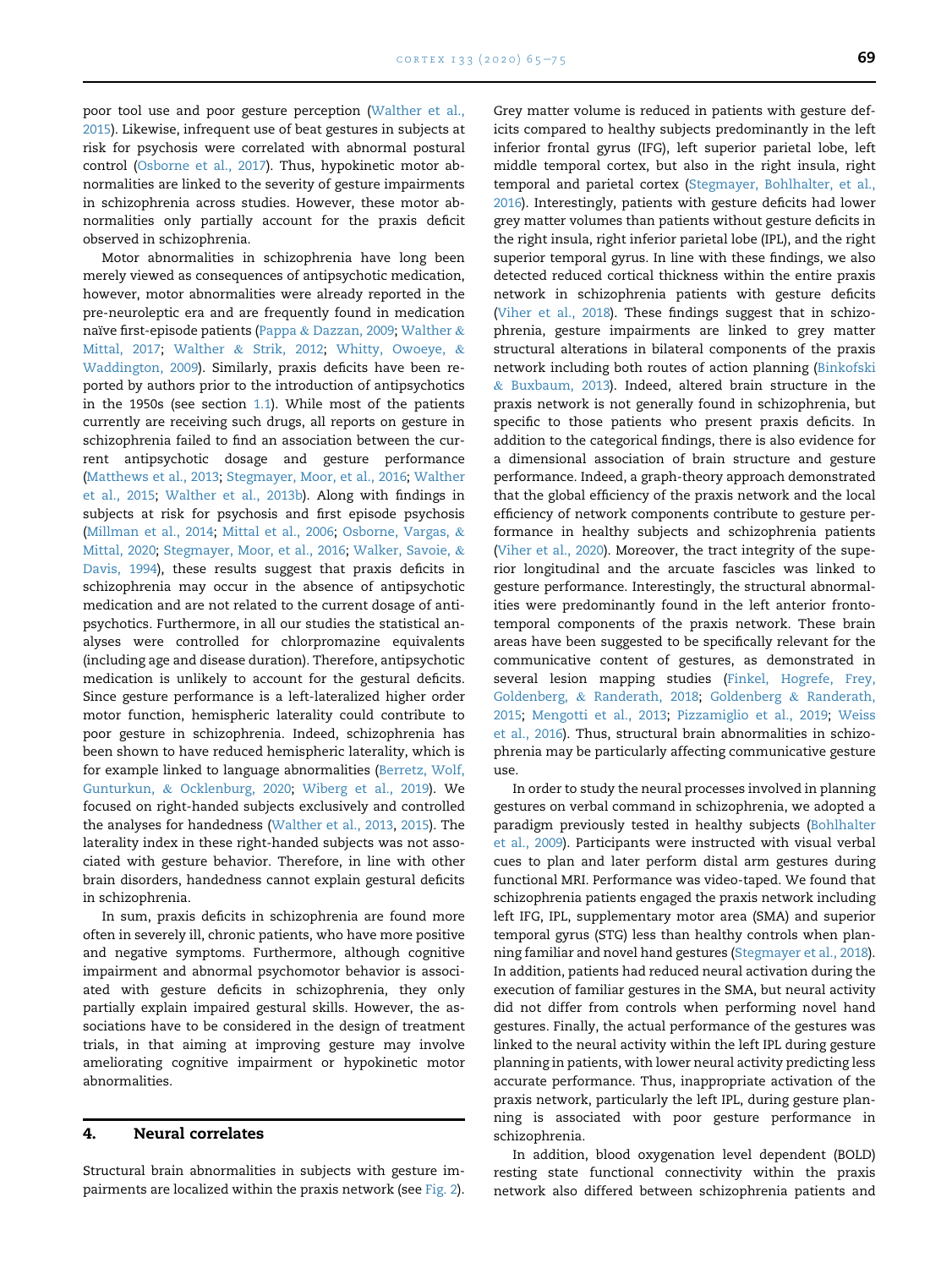<span id="page-5-0"></span>

Fig.  $2$  – Cerebral alterations in schizophrenia patients with praxis deficits. Top left: brain areas with reduced grey matter volume in schizophrenia patients with praxis deficits, modified from ([Stegmayer, Bohlhalter, et al., 2016\)](#page-9-14). Bottom left: brain areas with altered resting state functional connectivity in schizophrenia patients with praxis deficits, modified from ([Wuthrich et al., 2020\)](#page-10-4). Right side: overlay of brain areas with structural and functional alterations.

healthy subjects [\(Wuthrich et al., 2020](#page-10-4)). Patients had increased functional connectivity at rest between bilateral precentral gyrus and bilateral IPL and superior parietal lobes, while they had lower connectivity than controls between bilateral STG. Moreover, the functional connectivity at rest was linked to gesture performance outside the scanner, with lower IPLprecentral gyrus resting state connectivity predicting more accurate gesture performance.

These findings are corroborated by fMRI tasks testing finger gestures in schizophrenia. Thakkar and colleagues demonstrated reduced left IPL activation during the imitation of finger gestures in schizophrenia patients and reduced right IPL activation during action observation [\(Thakkar, Peterman,](#page-9-18) & [Park, 2014](#page-9-18)). The only negative study most likely had too few stimulus repetitions to demonstrate a group difference in brain activation during gesture execution or observation between schizophrenia patients and controls ([Horan et al.,](#page-7-15) [2014\)](#page-7-15).

Taken together, the neuroimaging findings summarized above suggest that the neural basis of praxis deficits in schizophrenia is similar to patients with limb apraxia following brain lesions [\(Lesourd et al., 2018;](#page-8-26) [Sperber, Wiesen,](#page-9-19) [Goldenberg,](#page-9-19) & [Karnath, 2019;](#page-9-19) [Weiss et al., 2016\)](#page-10-3). Both structural abnormalities and aberrant brain function map on the praxis network, particularly the left hemispheric insula, IFG, and IPL.

Along this line, the use of noninvasive brain stimulation techniques, such as repetitive transcranial magnetic stimulation (rTMS) has supported the neuroimaging findings. Indeed, transcranial modulation of the praxis network alters gesture performance. In healthy subjects, imitation performance in the TULIA was improved with inhibitory stimulation of the right inferior parietal lobe (IPL) with continuous theta burst stimulation (cTBS) ([Vanbellingen et al., 2020\)](#page-9-20). Notably, this behavioral improvement was most evident in subjects with higher indices of structural connectivity in transcallosal white matter fibers. Thus, the improvement of gesture performance was suggested to stem from disinhibition of left IPL by diminishing the influence of interhemispheric rivalry. In line with this finding, a randomized, cross-over trial of rTMS in schizophrenia demonstrated an 7% increase in gesture performance following a single administration of cTBS over the right IPL, while facilitatory intermittent theta burst stimulation over left IFG failed to enhance gesture performance more than placebo stimulation [\(Walther, Kunz, et al., 2020\)](#page-9-21). This parallel effect argues for interhemispheric rivalry also hampering gesture planning in schizophrenia, even though this would have to be tested in combined neurostimulation and neuroimaging studies. Given, that the positive cTBS effect over the right IPL could be sustained with repeated administration, cTBS might become a novel treatment option for praxis deficits in schizophrenia.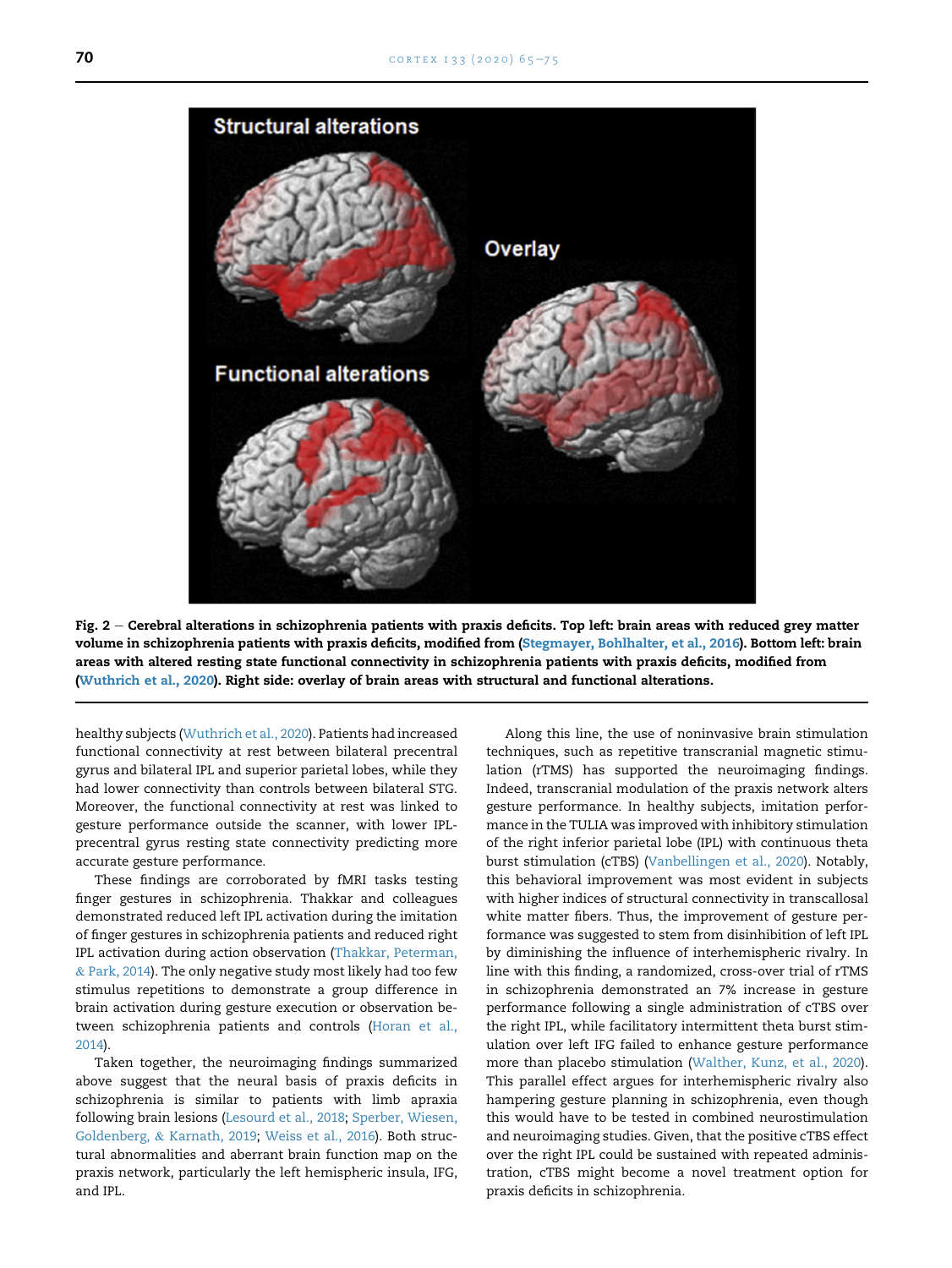#### 5. Apraxia or apraxia-like deficit?

As stated in the introduction, it remains unclear whether the deficits in skilled movements observed in schizophrenia patients are truly due to limb apraxia or whether these impairments resemble a group of apraxia-like deficits. We have summarized the evidence on the types of gesture and broader praxis errors, both of which are similar to those of patients with apraxia following brain lesions. A considerable proportion of schizophrenia patients scored below the cut-off of apraxia in the TULIA (see [Table 1](#page-2-1)). While our analyses support the notion of apraxia in schizophrenia as stated by Kleist, we have no means of distinguishing apraxia following brain lesions from severe praxis deficits in schizophrenia. Only for a proportion of schizophrenia patients did the severity of gesture errors remain lower than that observed in apraxia following stroke. Thus, our findings argue against a specific type of apraxia in schizophrenia, e.g., Kleist's psychomotor apraxia.

Interestingly, schizophrenia is associated with another higher order motor control deficit, the purposeful, internally guided eye movements that are considered an endophenotype for the disorder ([Thaker, 2008](#page-9-22)). Particularly, the compromised sensorimotor control of smooth pursuit eye movements is related to the familial risk of psychotic disorders [\(Lencer et al.,](#page-8-27) [2015](#page-8-27)). Furthermore, schizophrenia is conceptualized as a neurodevelopmental disorder and aberrant motor development is linked to the risk of schizophrenia ([Rosso et al., 2000](#page-8-28)). Likewise, altered communication skills at age  $4-5$  predicts adolescent social functioning in subjects at clinical high risk for psychosis [\(Osborne et al., 2020](#page-8-23)). More broadly, there is growing interest in studying motor signs across development [\(Mittal](#page-8-29) & [Wakschlag, 2017](#page-8-29)). Given that movement skills are acquired during childhood neuromotor maturation, some of the gesture deficits seen in patients may have arisen in childhood. However, this link between motor development and adult gesture behavior in psychosis requires further study.

Certainly, schizophrenia patients lack circumscribed brain lesions. However, in a wide range of cortical and subcortical brain areas, structural alterations are common in schizophrenia. Remarkably, our own data demonstrated structural alterations in the praxis network in schizophrenia patients with gesture deficits, a finding that was not observed in the patients without gesture deficits. Finally, typical domains of psychopathology in schizophrenia correlate with gesture impairments, particularly hypokinetic motor abnormalities and cognitive impairment. Still, praxis deficits in schizophrenia also occur in the absence of relevant motor abnormalities or cognitive impairment. Thus, in absence of a brain lesion, roughly 25% of schizophrenia patients present a gesture deficit mimicking apraxia, that is associated with but not explained by hypokinetic motor abnormalities and cognitive impairment. Furthermore, about half of the patients with schizophrenia demonstrate a substantial gesture deficit without qualifying for apraxia according to cut-off scores. If apraxia requires a brain lesion, the deficit in schizophrenia would be one mimicking apraxia. If apraxia is conceptualized as a higher order motor disorder that may present with a

variety of neuropsychiatric conditions, we could call the schizophrenia praxis deficit apraxia.

Similar to Parkinson's disease, a substantial proportion of patients with schizophrenia has these higher order motor control deficits that feed into apraxia. Patients with Parkinson's disease may present with apraxia, which is related to clinical stage and bradykinesia, but independent of dopaminergic medication [\(Leiguarda et al., 1997;](#page-8-7) [Vanbellingen,](#page-9-23) [Kersten, Bellion, et al., 2011\)](#page-9-23). We would argue that as in Parkinson's disease, the praxis deficit in schizophrenia may be termed apraxia. This is justified as the patients produce similar visual-spatial and content errors that are not explained by other neurocognitive or psychiatric deficits.

#### 6. Schizophrenia as a model for apraxia

We have argued previously that schizophrenia might aid research in apraxia as a model disorder [\(Stegmayer,](#page-9-14) [Bohlhalter, et al., 2016](#page-9-14)). In fact, schizophrenia patients present with behavioral deficits that mimic apraxia. Concurrently, schizophrenia is associated with aberrant brain structure in many brain regions, including the praxis network. This holds particularly true for grey matter of fronto-temporal cortices and white matter fiber tracts such as the uncinated fascicle, the superior longitudinal fascicle, and the external capsule [\(Bora et al., 2011;](#page-7-16) [Cetin-Karayumak et al., 2019;](#page-7-17) [Holleran et al., 2014;](#page-7-18) [van Erp et al., 2018](#page-7-19)). In schizophrenia, multiple neuroimaging techniques can be readily applied allowing for precise localization of neural dysfunction. In contrast, patients with apraxia have varying multiple brain lesions associated with similar behavioral deficits [\(Binder](#page-7-20) [et al., 2017;](#page-7-20) [Dressing et al., 2018](#page-7-21); [Lesourd et al., 2018](#page-8-26); [Sperber](#page-9-19) [et al., 2019\)](#page-9-19), while healthy subjects can be scanned with modern MRI techniques but lack the behavioral abnormalities [\(Vry et al., 2015](#page-9-24)). Thus, schizophrenia may be an interesting model to study apraxia.

## 7. Outlook

Even though the praxis deficit in schizophrenia has been acknowledged by classical psychiatry literature, there was little progress until recently to unravel this deficit. We have shown that praxis deficits are important predictors of functional outcome [\(Walther et al., 2016](#page-9-10)). Furthermore, rTMS may alleviate the deficit in schizophrenia. Next, studies need to determine whether continued administration of rTMS or the combination with cognitive remediation would have beneficial effects in schizophrenia. In addition, we need in-depth analyses on structural and functional cerebral alterations associated with praxis deficits in schizophrenia. Moreover, the development of the deficit requires more attention. Are praxis deficits observable in the premorbid stage of psychosis during childhood, when no symptoms are to be noticed yet? Furthermore, the impact of cumulative antipsychotic exposure on gesture deficits needs to be explored. Finally, the development of bed-side tests may aid the detection of praxis deficits in clinical routine. A condensed version of the TULIA is available as short bed-side test of apraxia and has been tested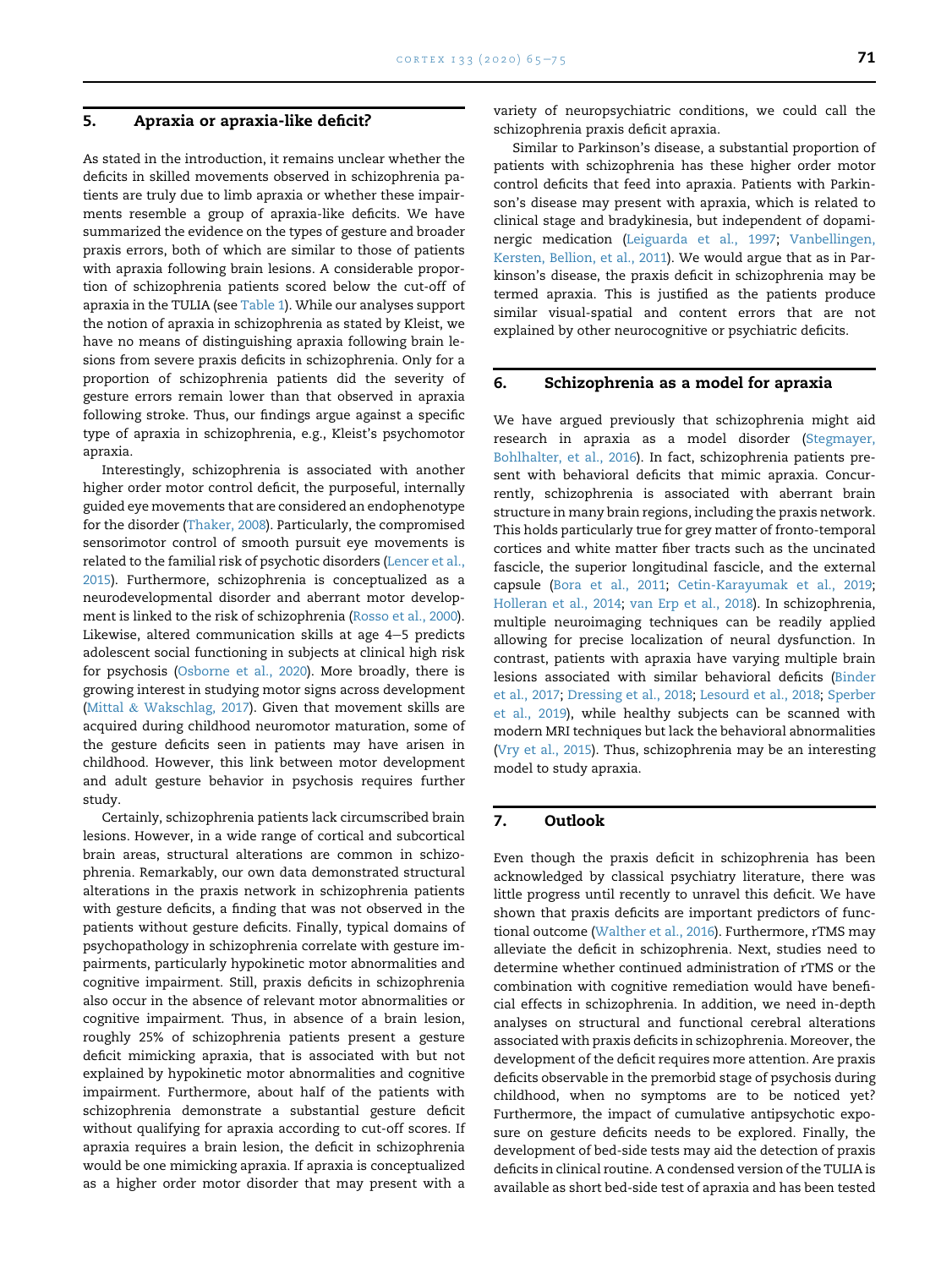in stroke, Parkinson's, Alzheimer's, and multiple sclerosis ([Kamm et al., 2012](#page-7-22); [Ozkan, Adapinar, Elmaci,](#page-8-30) & [Arslantas,](#page-8-30) [2013;](#page-8-30) [Vanbellingen, Kersten, Bellion, et al., 2011](#page-9-23); [Vanbellingen, Kersten, Van de Winckel, et al., 2011](#page-9-25); [Vanbellingen et al., 2012\)](#page-9-26). It might be worthwhile to evaluate its use in schizophrenia as well. In sum, gesture deficits and apraxia should be acknowledged in schizophrenia. The next endeavors are implementing valid and simple bed-side tests and probing effective treatments, e.g., training, psychotherapy, and non-invasive brain stimulation.

#### Funding

This work was supported by the Swiss National Science Foundation (grant #184717 to Dr. Walther) and the National Institute of Mental Health (R01 MH 118741 to Drs. Mittal and Walther, and R21 MH 119677, R21 MH115231 to Dr. Mittal). The funding sources had no influence on the content of the text.

#### references

- <span id="page-7-2"></span>Andreasen, N. C. (1989). The scale for the assessment of negative symptoms (SANS): Conceptual and theoretical foundations. The British Journal of Psychiatry: the Journal of Mental Science, (7), 49-58. Retrieved from [http://www.ncbi.nlm.nih.gov/pubmed/](http://www.ncbi.nlm.nih.gov/pubmed/2695141) [2695141](http://www.ncbi.nlm.nih.gov/pubmed/2695141).
- <span id="page-7-6"></span>Annen, S., Roser, P., & Brune, M. (2012). Nonverbal behavior during clinical interviews: Similarities and dissimilarities among schizophrenia, mania, and depression. The Journal of Nervous and Mental Disease, 200(1), 26-32. [https://doi.org/](https://doi.org/10.1097/NMD.0b013e31823e653b) [10.1097/NMD.0b013e31823e653b](https://doi.org/10.1097/NMD.0b013e31823e653b)
- <span id="page-7-8"></span>Bernard, J. A., & Mittal, V. A. (2015). Updating the research domain criteria: The utility of a motor dimension. Psychological Medicine, 45(13), 2685-2689. [https://doi.org/10.1017/](https://doi.org/10.1017/S0033291715000872) [S0033291715000872](https://doi.org/10.1017/S0033291715000872)
- <span id="page-7-10"></span>Berretz, G., Wolf, O. T., Gunturkun, O., & Ocklenburg, S. (2020). Atypical lateralization in neurodevelopmental and psychiatric disorders: What is the role of stress? Cortex; a Journal Devoted To the Study of the Nervous System and Behavior, 125, 215-232. <https://doi.org/10.1016/j.cortex.2019.12.019>
- <span id="page-7-20"></span>Binder, E., Dovern, A., Hesse, M. D., Ebke, M., Karbe, H., Saliger, J., & Weiss, P. H. (2017). Lesion evidence for a human mirror neuron system. Cortex; a Journal Devoted To the Study of the Nervous System and Behavior, 90, 125-137. [https://doi.org/](https://doi.org/10.1016/j.cortex.2017.02.008) [10.1016/j.cortex.2017.02.008](https://doi.org/10.1016/j.cortex.2017.02.008)
- <span id="page-7-11"></span>Binkofski, F., & Buxbaum, L. J. (2013). Two action systems in the human brain. Brain and Language, 127(2), 222-229. [https://](https://doi.org/10.1016/j.bandl.2012.07.007) [doi.org/10.1016/j.bandl.2012.07.007](https://doi.org/10.1016/j.bandl.2012.07.007)
- <span id="page-7-0"></span>Bleuler, E. (1911). [Dementia praecox oder Gruppe der Schizophrenien](http://refhub.elsevier.com/S0010-9452(20)30360-9/sref7). [Leipzig and Wien: Franz Deuticke](http://refhub.elsevier.com/S0010-9452(20)30360-9/sref7).
- <span id="page-7-14"></span>Bohlhalter, S., Hattori, N., Wheaton, L., Fridman, E., Shamim, E. A., Garraux, G., et al. (2009). Gesture subtypedependent left lateralization of praxis planning: An eventrelated fMRI study. Cerebral Cortex, 19(6), 1256-1262. [https://](https://doi.org/10.1093/cercor/bhn168) [doi.org/10.1093/cercor/bhn168](https://doi.org/10.1093/cercor/bhn168)
- <span id="page-7-16"></span>Bora, E., Fornito, A., Radua, J., Walterfang, M., Seal, M., Wood, S. J., & Pantelis, C. (2011). Neuroanatomical abnormalities in schizophrenia: A multimodal voxelwise meta-analysis and meta-regression analysis. Schizophrenia Research,  $127(1-3)$ , 46-57. <https://doi.org/10.1016/j.schres.2010.12.020>. S0920-9964(11)00011-9 [pii].
- <span id="page-7-4"></span>Bucci, S., Startup, M., Wynn, P., Baker, A., & Lewin, T. J. (2008). Referential delusions of communication and interpretations

of gestures. Psychiatry Research, 158(1), 27-34. [https://doi.org/](https://doi.org/10.1016/j.psychres.2007.07.004) [10.1016/j.psychres.2007.07.004](https://doi.org/10.1016/j.psychres.2007.07.004)

- <span id="page-7-17"></span>Cetin-Karayumak, S., Di Biase, M. A., Chunga, N., Reid, B., Somes, N., Lyall, A. E., & Kubicki, M. (2019). White matter abnormalities across the lifespan of schizophrenia: A harmonized multi-site diffusion MRI study. Molecular Psychiatry. <https://doi.org/10.1038/s41380-019-0509-y>
- <span id="page-7-21"></span>Dressing, A., Nitschke, K., Kummerer, D., Bormann, T., Beume, L., Schmidt, C. S. M., & Martin, M. (2018). Distinct contributions of dorsal and ventral streams to imitation of tool-use and communicative gestures. Cerebral Cortex, 28(2), 474-492. <https://doi.org/10.1093/cercor/bhw383>
- <span id="page-7-19"></span>van Erp, T. G. M., Walton, E., Hibar, D. P., Schmaal, L., Jiang, W., Glahn, D. C., & Turner, J. A. (2018). Cortical brain abnormalities in 4474 individuals with schizophrenia and 5098 control subjects via the enhancing neuro imaging genetics through meta analysis (ENIGMA) consortium. Biological Psychiatry, 84(9), 644e654. <https://doi.org/10.1016/j.biopsych.2018.04.023>
- <span id="page-7-12"></span>Finkel, L., Hogrefe, K., Frey, S. H., Goldenberg, G., & Randerath, J. (2018). It takes two to pantomime: Communication meets motor cognition. Neuroimage Clinical, 19, 1008-1017. [https://](https://doi.org/10.1016/j.nicl.2018.06.019) [doi.org/10.1016/j.nicl.2018.06.019](https://doi.org/10.1016/j.nicl.2018.06.019)
- <span id="page-7-7"></span>Fiquer, J. T., Moreno, R. A., Brunoni, A. R., Barros, V. B., Fernandes, F., & Gorenstein, C. (2018).What is the nonverbal communication of depression? Assessing expressive differences between depressive patients and healthy volunteers during clinical interviews. Journal of Affective Disorders, 238, 636-644. [https://](https://doi.org/10.1016/j.jad.2018.05.071) [doi.org/10.1016/j.jad.2018.05.071](https://doi.org/10.1016/j.jad.2018.05.071)
- <span id="page-7-3"></span>Forbes, C., Blanchard, J. J., Bennett, M., Horan, W. P., Kring, A., & Gur, R. (2010). Initial development and preliminary validation of a new negative symptom measure: The clinical assessment interview for negative symptoms (CAINS). Schizophrenia Research, 124(1-3), 36-42. [https://doi.org/10.1016/](https://doi.org/10.1016/j.schres.2010.08.039) [j.schres.2010.08.039](https://doi.org/10.1016/j.schres.2010.08.039)
- <span id="page-7-5"></span>Fourie, E., Palser, E. R., Pokorny, J. J., Neff, M., & Rivera, S. M. (2019). Neural processing and production of gesture in children and adolescents with autism spectrum disorder. Frontiers in Psychology, 10, 3045. [https://doi.org/10.3389/](https://doi.org/10.3389/fpsyg.2019.03045) [fpsyg.2019.03045](https://doi.org/10.3389/fpsyg.2019.03045)
- <span id="page-7-9"></span>Galderisi, S., Mucci, A., Buchanan, R. W., & Arango, C. (2018). Negative symptoms of schizophrenia: New developments and unanswered research questions. Lancet Psychiatry, 5(8), 664e677. [https://doi.org/10.1016/S2215-0366\(18\)30050-6](https://doi.org/10.1016/S2215-0366(18)30050-6)
- <span id="page-7-13"></span>Goldenberg, G., & Randerath, J. (2015). Shared neural substrates of apraxia and aphasia. Neuropsychologia, 75, 40-49. [https://](https://doi.org/10.1016/j.neuropsychologia.2015.05.017) [doi.org/10.1016/j.neuropsychologia.2015.05.017](https://doi.org/10.1016/j.neuropsychologia.2015.05.017)
- <span id="page-7-18"></span>Holleran, L., Ahmed, M., Anderson-Schmidt, H., McFarland, J., Emsell, L., Leemans, A., & Cannon, D. M. (2014). Altered interhemispheric and temporal lobe white matter microstructural organization in severe chronic schizophrenia. Neuropsychopharmacology: Official Publication of the American College of Neuropsychopharmacology, 39(4), 944-954. [https://](https://doi.org/10.1038/npp.2013.294) [doi.org/10.1038/npp.2013.294](https://doi.org/10.1038/npp.2013.294)
- <span id="page-7-15"></span>Horan, W. P., Iacoboni, M., Cross, K. A., Korb, A., Lee, J., Nori, P., & Green, M. F. (2014). Self-reported empathy and neural activity during action imitation and observation in schizophrenia. Neuroimage Clinical, 5, 100-108. [https://doi.org/10.1016/](https://doi.org/10.1016/j.nicl.2014.06.006) [j.nicl.2014.06.006](https://doi.org/10.1016/j.nicl.2014.06.006)
- <span id="page-7-22"></span>Kamm, C. P., Heldner, M. R., Vanbellingen, T., Mattle, H. P., Muri, R., & Bohlhalter, S. (2012). Limb apraxia in multiple sclerosis: Prevalence and impact on manual dexterity and activities of daily living. Archives of Physical Medicine and Rehabilitation, 93(6), 1081-1085. [https://doi.org/10.1016/](https://doi.org/10.1016/j.apmr.2012.01.008) [j.apmr.2012.01.008](https://doi.org/10.1016/j.apmr.2012.01.008)
- <span id="page-7-1"></span>Kendler, K. S. (2016). Phenomenology of schizophrenia and the representativeness of modern diagnostic criteria. JAMA Psychiatry, 73(10), 1082-1092. [https://doi.org/10.1001/](https://doi.org/10.1001/jamapsychiatry.2016.1976) [jamapsychiatry.2016.1976](https://doi.org/10.1001/jamapsychiatry.2016.1976)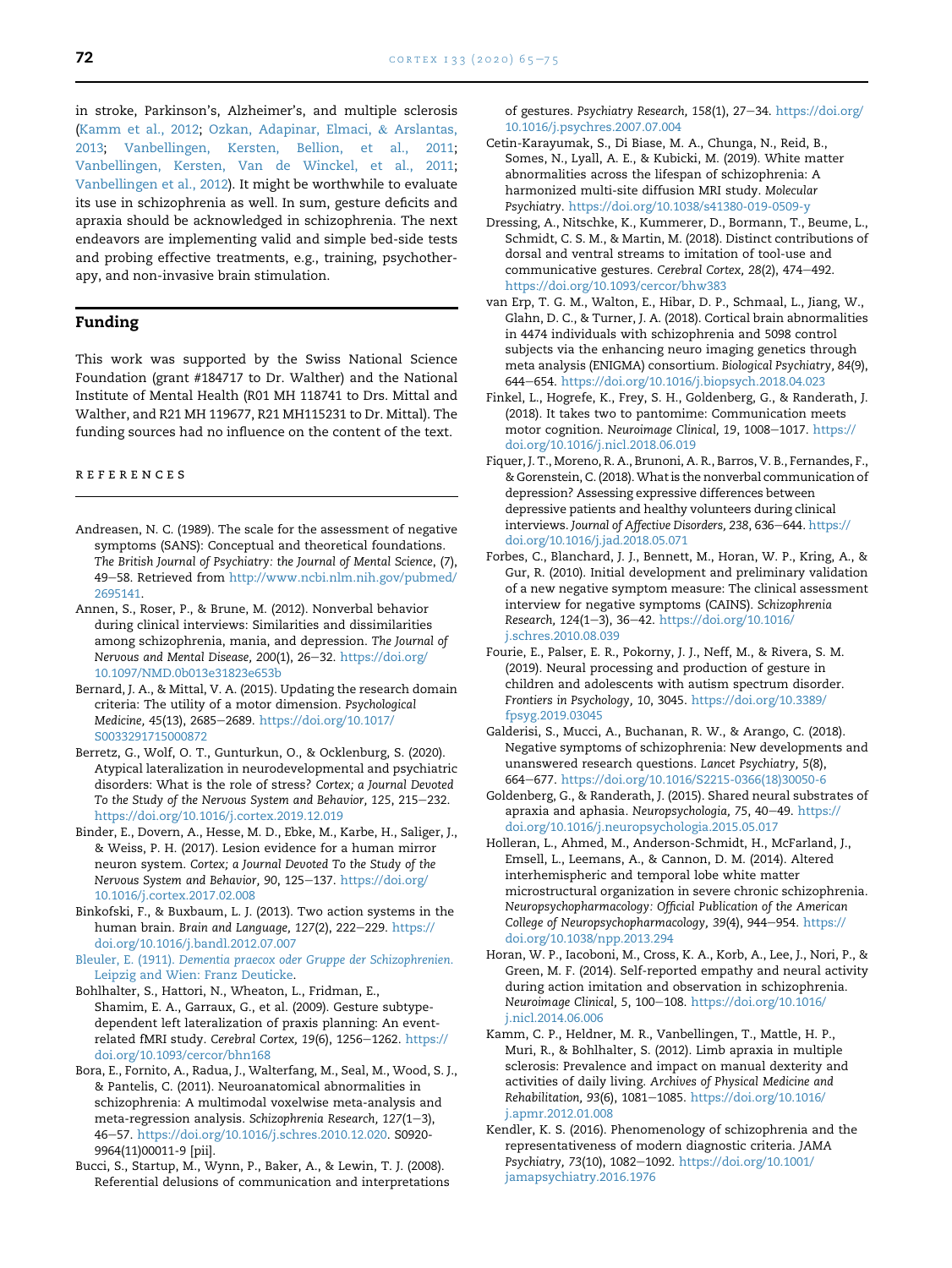- <span id="page-8-6"></span>Kertesz, A., & Ferro, J. M. (1984). Lesion size and location in ideomotor apraxia. Brain: a Journal of Neurology, 107(Pt 3), 921-933. <https://doi.org/10.1093/brain/107.3.921>
- <span id="page-8-16"></span>Kirkpatrick, B., Strauss, G. P., Nguyen, L., Fischer, B. A., Daniel, D. G., Cienfuegos, A., et al. (2011). The brief negative symptom scale: Psychometric properties. Schizophrenia Bulletin, 37(2), 300-305. <https://doi.org/10.1093/schbul/sbq059>
- <span id="page-8-1"></span>Kleist, K. (1908). [Untersuchungen zur Kenntnis der psychomotorischen](http://refhub.elsevier.com/S0010-9452(20)30360-9/sref26) [Bewegungsst](http://refhub.elsevier.com/S0010-9452(20)30360-9/sref26)örungen bei Geisteskranken. Leipzig: Verlag von Dr. [Werner Klinkhardt](http://refhub.elsevier.com/S0010-9452(20)30360-9/sref26).
- <span id="page-8-0"></span>Kraepelin, E. (1921). Einführung in die Psychiatrische Klinik (Vol. Band I: Allgemeine Übersicht)[. Leipzig: Verlag von Johann](http://refhub.elsevier.com/S0010-9452(20)30360-9/sref27) [Ambrosius Barth](http://refhub.elsevier.com/S0010-9452(20)30360-9/sref27).
- <span id="page-8-12"></span>Lavelle, M., Dimic, S., Wildgrube, C., McCabe, R., & Priebe, S. (2015). Non-verbal communication in meetings of psychiatrists and patients with schizophrenia. Acta Psychiatrica Scandinavica, 131(3), 197-205. [https://doi.org/](https://doi.org/10.1111/acps.12319) [10.1111/acps.12319](https://doi.org/10.1111/acps.12319)
- <span id="page-8-11"></span>Lavelle, M., Healey, P. G., & McCabe, R. (2013). Is nonverbal communication disrupted in interactions involving patients with schizophrenia? Schizophrenia Bulletin, 39(5), 1150-1158. <https://doi.org/10.1093/schbul/sbs091>
- <span id="page-8-2"></span>Leiguarda, R. C., & Marsden, C. D. (2000). Limb apraxias: Higher-order disorders of sensorimotor integration.Brain: a Journal of Neurology, 123(Pt 5), 860-879. <https://doi.org/10.1093/brain/123.5.860>
- <span id="page-8-7"></span>Leiguarda, R. C., Pramstaller, P. P., Merello, M., Starkstein, S., Lees, A. J., & Marsden, C. D. (1997). Apraxia in Parkinson's disease, progressive supranuclear palsy, multiple system atrophy and neuroleptic-induced parkinsonism. Brain: a Journal of Neurology, 120(Pt 1), 75-90. [https://doi.org/10.1093/](https://doi.org/10.1093/brain/120.1.75) [brain/120.1.75](https://doi.org/10.1093/brain/120.1.75)
- <span id="page-8-27"></span>Lencer, R., Sprenger, A., Reilly, J. L., McDowell, J. E., Rubin, L. H., Badner, J. A., & Sweeney, J. A. (2015). Pursuit eye movements as an intermediate phenotype across psychotic disorders: Evidence from the B-SNIP study. Schizophrenia Research, 169(1-3), 326-333. [https://doi.org/](https://doi.org/10.1016/j.schres.2015.09.032) [10.1016/j.schres.2015.09.032](https://doi.org/10.1016/j.schres.2015.09.032)
- <span id="page-8-26"></span>Lesourd, M., Osiurak, F., Baumard, J., Bartolo, A., Vanbellingen, T., & Reynaud, E. (2018). Cerebral correlates of imitation of intransitive gestures: An integrative review of neuroimaging data and brain lesion studies. Neuroscience and Biobehavioral Reviews, 95, 44-60. [https://doi.org/10.1016/](https://doi.org/10.1016/j.neubiorev.2018.07.019) [j.neubiorev.2018.07.019](https://doi.org/10.1016/j.neubiorev.2018.07.019)
- <span id="page-8-4"></span>Martin, P., Tewesmeier, M., Albers, M., Schmid, G., & Scharfetter, C. (1994). Investigation of gestural and pantomime performance in chronic schizophrenic inpatients. European Archives of Psychiatry and Clinical Neuroscience, 244(2), 59-64. <https://doi.org/10.1007/BF02193520>
- <span id="page-8-9"></span>Matthews, N., Gold, B. J., Sekuler, R., & Park, S. (2013). Gesture imitation in schizophrenia. Schizophrenia Bulletin, 39(1), 94-101. <https://doi.org/10.1093/schbul/sbr062>
- <span id="page-8-24"></span>Mengotti, P., Corradi-Dell'Acqua, C., Negri, G. A., Ukmar, M., Pesavento, V., & Rumiati, R. I. (2013). Selective imitation impairments differentially interact with language processing. Brain: a Journal of Neurology, 136(Pt 8), 2602-2618. [https://](https://doi.org/10.1093/brain/awt194) [doi.org/10.1093/brain/awt194](https://doi.org/10.1093/brain/awt194)
- <span id="page-8-13"></span>Millman, Z. B., Goss, J., Schiffman, J., Mejias, J., Gupta, T., & Mittal, V. A. (2014). Mismatch and lexical retrieval gestures are associated with visual information processing, verbal production, and symptomatology in youth at high risk for psychosis. Schizophrenia Research, 158(1-3), 64-68. [https://](https://doi.org/10.1016/j.schres.2014.06.007) [doi.org/10.1016/j.schres.2014.06.007](https://doi.org/10.1016/j.schres.2014.06.007)
- <span id="page-8-19"></span>Mittal, V. A., Bernard, J. A., & Northoff, G. (2017). What can different motor circuits tell us about psychosis? An RDoC perspective. Schizophrenia Bulletin, 43(5), 949-955. [https://](https://doi.org/10.1093/schbul/sbx087) [doi.org/10.1093/schbul/sbx087](https://doi.org/10.1093/schbul/sbx087)
- <span id="page-8-14"></span>Mittal, V. A., Tessner, K. D., McMillan, A. L., Delawalla, Z., Trotman, H. D., & Walker, E. F. (2006). Gesture behavior in

unmedicated schizotypal adolescents. Journal of Abnormal Psychology, 115(2), 351-358. [https://doi.org/10.1037/0021-](https://doi.org/10.1037/0021-843X.115.2.351) [843X.115.2.351](https://doi.org/10.1037/0021-843X.115.2.351)

- <span id="page-8-29"></span>Mittal, V. A., & Wakschlag, L. S. (2017). Research domain criteria (RDoC) grows up: Strengthening neurodevelopment investigation within the RDoC framework. Journal of Affective Disorders, 216, 30-35. <https://doi.org/10.1016/j.jad.2016.12.011>
- <span id="page-8-15"></span>Mittal, V. A., & Walther, S. (2018). As motor system pathophysiology returns to the forefront of psychosis research, clinical implications should hold center stage. Schizophrenia Bulletin. <https://doi.org/10.1093/schbul/sby176>
- <span id="page-8-17"></span>Nagels, A., Kircher, T., Grosvald, M., Steines, M., & Straube, B. (2018). Evidence for gesture-speech mismatch detection impairments in schizophrenia. Psychiatry Research, 273, 15-21. <https://doi.org/10.1016/j.psychres.2018.12.107>
- <span id="page-8-21"></span>Osborne, K. J., Bernard, J. A., Gupta, T., Dean, D. J., Millman, Z., Vargas, T., & Mittal, V. A. (2017). Beat gestures and postural control in youth at ultrahigh risk for psychosis. Schizophrenia Research, 185, 197-199. [https://doi.org/10.1016/](https://doi.org/10.1016/j.schres.2016.11.028) [j.schres.2016.11.028](https://doi.org/10.1016/j.schres.2016.11.028)
- <span id="page-8-23"></span>Osborne, K. J., Vargas, T., & Mittal, V. A. (2020). Early childhood social communication deficits in youth at clinical high-risk for psychosis: Associations with functioning and risk. Development and Psychopathology, 32(2), 559-572. [https://doi.org/10.1017/](https://doi.org/10.1017/S0954579419000385) [S0954579419000385](https://doi.org/10.1017/S0954579419000385)
- <span id="page-8-3"></span>Osiurak, F., & Rossetti, Y. (2017). Definition: Limb apraxia. Cortex; a Journal Devoted To the Study of the Nervous System and Behavior, 93, 228. <https://doi.org/10.1016/j.cortex.2017.03.010>
- <span id="page-8-30"></span>Ozkan, S., Adapinar, D. O., Elmaci, N. T., & Arslantas, D. (2013). Apraxia for differentiating Alzheimer's disease from subcortical vascular dementia and mild cognitive impairment. Neuropsychiatry Disease Treatment, 9, 947-951. [https://doi.org/](https://doi.org/10.2147/NDT.S47879) [10.2147/NDT.S47879](https://doi.org/10.2147/NDT.S47879)
- <span id="page-8-22"></span>Pappa, S., & Dazzan, P. (2009). Spontaneous movement disorders in antipsychotic-naive patients with first-episode psychoses: A systematic review. Psychological Medicine, 39(7), 1065-1076. <https://doi.org/10.1017/S0033291708004716>. S0033291708004716 [pii].
- <span id="page-8-10"></span>Park, S., Matthews, N., & Gibson, C. (2008). Imitation, simulation, and schizophrenia. Schizophrenia Bulletin, 34(4), 698-707. <https://doi.org/10.1093/schbul/sbn048>
- <span id="page-8-25"></span>Pizzamiglio, G., Zhang, Z., Kolasinski, J., Riddoch, J. M., Passingham, R. E., Mantini, D., et al. (2019). A role for the action observation network in apraxia after stroke. Frontiers in Human Neuroscience. <https://doi.org/10.3389/fnhum.2019.00422>
- <span id="page-8-8"></span>Portnoff, L. A., Golden, C. J., Snyder, T. J., & Gustavson, J. L. (1982). Deficits of ideokinetic praxis in chronic schizophrenics on a modified version of the Luria-Nebraska Motor Scale. International Journal of Neuroscience, 16(3-4), 151-158. [https://](https://doi.org/10.3109/00207458209147142) [doi.org/10.3109/00207458209147142](https://doi.org/10.3109/00207458209147142)
- <span id="page-8-5"></span>Raymer, A. M., Maher, L. M., Foundas, A. L., Heilman, K. M., & Rothi, L. J. (1997). The significance of body part as tool errors in limb apraxia. Brain and Cognition,  $34(2)$ ,  $287-292$ . [https://](https://doi.org/10.1006/brcg.1997.0919) [doi.org/10.1006/brcg.1997.0919](https://doi.org/10.1006/brcg.1997.0919)
- <span id="page-8-28"></span>Rosso, I. M., Bearden, C. E., Hollister, J. M., Gasperoni, T. L., Sanchez, L. E., Hadley, T., et al. (2000). Childhood neuromotor dysfunction in schizophrenia patients and their unaffected siblings: A prospective cohort study. Schizophrenia Bulletin, 26(2), 367-378. Retrieved from [http://www.ncbi.nlm.nih.gov/](http://www.ncbi.nlm.nih.gov/entrez/query.fcgi?cmd=Retrieve&db=PubMed&dopt=Citation&list_uids=10885637) [entrez/query.fcgi?](http://www.ncbi.nlm.nih.gov/entrez/query.fcgi?cmd=Retrieve&db=PubMed&dopt=Citation&list_uids=10885637) [cmd](http://www.ncbi.nlm.nih.gov/entrez/query.fcgi?cmd=Retrieve&db=PubMed&dopt=Citation&list_uids=10885637)=[Retrieve](http://www.ncbi.nlm.nih.gov/entrez/query.fcgi?cmd=Retrieve&db=PubMed&dopt=Citation&list_uids=10885637)&[db](http://www.ncbi.nlm.nih.gov/entrez/query.fcgi?cmd=Retrieve&db=PubMed&dopt=Citation&list_uids=10885637)=[PubMed](http://www.ncbi.nlm.nih.gov/entrez/query.fcgi?cmd=Retrieve&db=PubMed&dopt=Citation&list_uids=10885637)&[dopt](http://www.ncbi.nlm.nih.gov/entrez/query.fcgi?cmd=Retrieve&db=PubMed&dopt=Citation&list_uids=10885637)=[Citation](http://www.ncbi.nlm.nih.gov/entrez/query.fcgi?cmd=Retrieve&db=PubMed&dopt=Citation&list_uids=10885637)&[list\\_](http://www.ncbi.nlm.nih.gov/entrez/query.fcgi?cmd=Retrieve&db=PubMed&dopt=Citation&list_uids=10885637)
	- [uids](http://www.ncbi.nlm.nih.gov/entrez/query.fcgi?cmd=Retrieve&db=PubMed&dopt=Citation&list_uids=10885637)=[10885637](http://www.ncbi.nlm.nih.gov/entrez/query.fcgi?cmd=Retrieve&db=PubMed&dopt=Citation&list_uids=10885637).
- <span id="page-8-18"></span>Rounis, E., Banca, P., & Voon, V. (2016). Deficits in limb praxis in patients with obsessive-compulsive disorder. The Journal of Neuropsychiatry and Clinical Neurosciences, 28(3), 232-235. <https://doi.org/10.1176/appi.neuropsych.15090233>
- <span id="page-8-20"></span>Schaefer, J., Giangrande, E., Weinberger, D. R., & Dickinson, D. (2013). The global cognitive impairment in schizophrenia: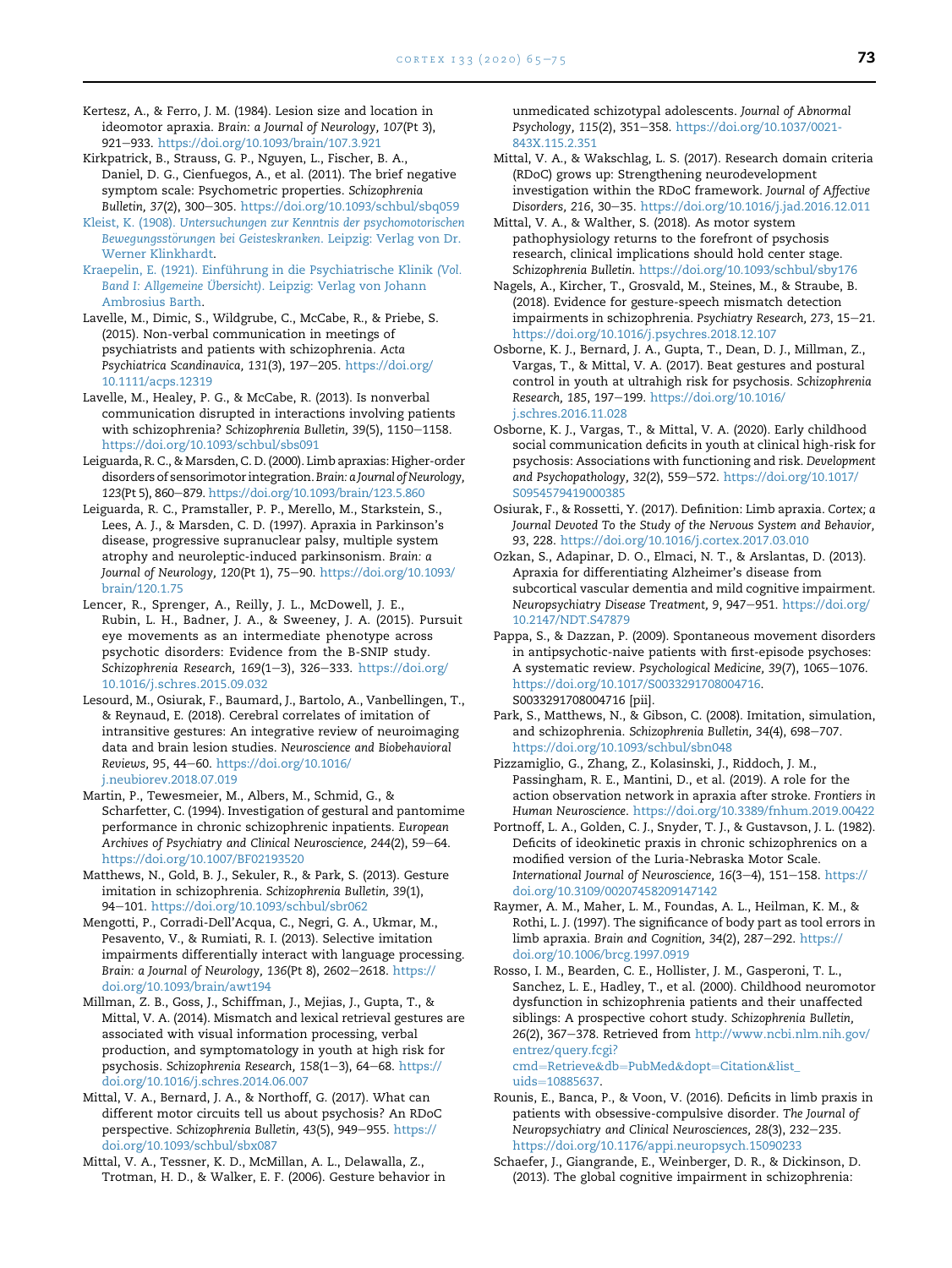Consistent over decades and around the world. Schizophrenia Research, 150(1), 42-50. [https://doi.org/10.1016/](https://doi.org/10.1016/j.schres.2013.07.009) [j.schres.2013.07.009](https://doi.org/10.1016/j.schres.2013.07.009)

- <span id="page-9-19"></span>Sperber, C., Wiesen, D., Goldenberg, G., & Karnath, H. O. (2019). A network underlying human higher-order motor control: Insights from machine learning-based lesion-behaviour mapping in apraxia of pantomime. Cortex; a Journal Devoted To the Study of the Nervous System and Behavior, 121, 308-321. <https://doi.org/10.1016/j.cortex.2019.08.023>
- <span id="page-9-14"></span>Stegmayer, K., Bohlhalter, S., Vanbellingen, T., Federspiel, A., Moor, J., Wiest, R., & Walther, S. (2016a). Structural brain correlates of defective gesture performance in schizophrenia. Cortex; a Journal Devoted To the Study of the Nervous System and Behavior, 78, 125-137. [https://doi.org/10.1016/](https://doi.org/10.1016/j.cortex.2016.02.014) [j.cortex.2016.02.014](https://doi.org/10.1016/j.cortex.2016.02.014)
- <span id="page-9-17"></span>Stegmayer, K., Bohlhalter, S., Vanbellingen, T., Federspiel, A., Wiest, R., Muri, R. M., & Walther, S. (2018). Limbic interference during social action planning in schizophrenia. Schizophrenia Bulletin, 44(2), 359-368. <https://doi.org/10.1093/schbul/sbx059>
- <span id="page-9-5"></span>Stegmayer, K., Moor, J., Vanbellingen, T., Bohlhalter, S., Muri, R. M., Strik, W., et al. (2016b). Gesture performance in first- and multiple-episode patients with schizophrenia spectrum disorders. Neuropsychobiology, 73(4), 201-208. <https://doi.org/10.1159/000446116>
- <span id="page-9-8"></span>Stieglitz Ham, H., Corley, M., Rajendran, G., Carletta, J., & Swanson, S. (2008). Brief report: Imitation of meaningless gestures in individuals with Asperger syndrome and highfunctioning autism. Journal of Autism and Developmental Disorders, 38(3), 569-573. [https://doi.org/10.1007/s10803-007-](https://doi.org/10.1007/s10803-007-0417-x) [0417-x](https://doi.org/10.1007/s10803-007-0417-x)
- <span id="page-9-6"></span>Strik, W., Stegmayer, K., Walther, S., & Dierks, T. (2017). Systems neuroscience of psychosis: Mapping schizophrenia symptoms onto brain systems. Neuropsychobiology, 75(3), 100-116. [https://](https://doi.org/10.1159/000485221) [doi.org/10.1159/000485221](https://doi.org/10.1159/000485221)
- <span id="page-9-22"></span>Thaker, G. K. (2008). Neurophysiological endophenotypes across bipolar and schizophrenia psychosis. Schizophrenia Bulletin, 34(4), 760-773. <https://doi.org/10.1093/schbul/sbn049>
- <span id="page-9-18"></span>Thakkar, K. N., Peterman, J. S., & Park, S. (2014). Altered brain activation during action imitation and observation in schizophrenia: A translational approach to investigating social dysfunction in schizophrenia. The American Journal of Psychiatry, 171(5), 539-548. [https://doi.org/10.1176/](https://doi.org/10.1176/appi.ajp.2013.13040498) [appi.ajp.2013.13040498](https://doi.org/10.1176/appi.ajp.2013.13040498)
- <span id="page-9-11"></span>Troisi, A., Spalletta, G., & Pasini, A. (1998). Non-verbal behaviour deficits in schizophrenia: An ethological study of drug-free patients. Acta Psychiatrica Scandinavica, 97(2), 109-115. Retrieved from [http://www.ncbi.nlm.nih.gov/pubmed/](http://www.ncbi.nlm.nih.gov/pubmed/9517903) [9517903](http://www.ncbi.nlm.nih.gov/pubmed/9517903).
- <span id="page-9-23"></span>Vanbellingen, T., Kersten, B., Bellion, M., Temperli, P., Baronti, F., Muri, R., et al. (2011a). Impaired finger dexterity in Parkinson's disease is associated with praxis function. Brain and Cognition, 77(1), 48-52. <https://doi.org/10.1016/j.bandc.2011.06.003>
- <span id="page-9-0"></span>Vanbellingen, T., Kersten, B., Van Hemelrijk, B., Van de Winckel, A., Bertschi, M., Muri, R., & Bohlhalter, S. (2010). Comprehensive assessment of gesture production: A new test of upper limb apraxia (TULIA). European Journal of Neurology: the Official Journal of the European Federation of Neurological Societies, 17(1), 59-66. [https://doi.org/10.1111/](https://doi.org/10.1111/j.1468-1331.2009.02741.x) [j.1468-1331.2009.02741.x](https://doi.org/10.1111/j.1468-1331.2009.02741.x)
- <span id="page-9-25"></span>Vanbellingen, T., Kersten, B., Van de Winckel, A., Bellion, M., Baronti, F., Muri, R., et al. (2011b). A new bedside test of gestures in stroke: The apraxia screen of TULIA (AST). Journal of Neurology Neurosurgery & Psychiatry, 82(4), 389-392. [https://](https://doi.org/10.1136/jnnp.2010.213371) [doi.org/10.1136/jnnp.2010.213371](https://doi.org/10.1136/jnnp.2010.213371)
- <span id="page-9-26"></span>Vanbellingen, T., Lungu, C., Lopez, G., Baronti, F., Muri, R., Hallett, M., et al. (2012). Short and valid assessment of apraxia

in Parkinson's disease. Parkinsonism & Related Disorders, 18(4), 348-350. <https://doi.org/10.1016/j.parkreldis.2011.11.023>

- <span id="page-9-20"></span>Vanbellingen, T., Pastore-Wapp, M., Kubel, S., Nyffeler, T., Schupfer, A. C., Kiefer, C., & Bohlhalter, S. (2020). Interhemispheric facilitation of gesturing: A combined theta burst stimulation and diffusion tensor imaging study. Brain Stimulation, 13(2), 457-463. [https://doi.org/10.1016/](https://doi.org/10.1016/j.brs.2019.12.013) [j.brs.2019.12.013](https://doi.org/10.1016/j.brs.2019.12.013)
- <span id="page-9-16"></span>Viher, P. V., Abdulkadir, A., Savadijev, P., Stegmayer, K., Kubicki, M., Makris, N., Karmacharya, S., Federspiel, A., Bohlhalter, S., Vanbellingen, T., Muri, R., Wiest, R., Strik, W., & Walther, S. (2020). Structural organization of the praxis network predicts gesture production: Evidence from healthy subjects and patients with schizophrenia. Cortex; a Journal Devoted To the Study of the Nervous System and Behavior, 132, 322-333. <https://doi.org/10.1016/j.cortex.2020.05.023>
- <span id="page-9-15"></span>Viher, P. V., Stegmayer, K., Kubicki, M., Karmacharya, S., Lyall, A. E., Federspiel, A., & Walther, S. (2018). The cortical signature of impaired gesturing: Findings from schizophrenia. NeuroImage Clinical, 17, 213-221. [https://doi.org/10.1016/](https://doi.org/10.1016/j.nicl.2017.10.017) [j.nicl.2017.10.017](https://doi.org/10.1016/j.nicl.2017.10.017)
- <span id="page-9-24"></span>Vry, M. S., Tritschler, L. C., Hamzei, F., Rijntjes, M., Kaller, C. P., Hoeren, M., & Weiller, C. (2015). The ventral fiber pathway for pantomime of object use. Neuroimage, 106, 252-263. [https://](https://doi.org/10.1016/j.neuroimage.2014.11.002) [doi.org/10.1016/j.neuroimage.2014.11.002](https://doi.org/10.1016/j.neuroimage.2014.11.002)
- <span id="page-9-13"></span>Walker, E. F., Savoie, T., & Davis, D. (1994). Neuromotor precursors of schizophrenia. Schizophrenia Bulletin, 20(3), 441-451. Retrieved from [http://www.ncbi.nlm.nih.gov/entrez/](http://www.ncbi.nlm.nih.gov/entrez/query.fcgi?cmd=Retrieve&db=PubMed&dopt=Citation&list_uids=7526446) [query.fcgi?cmd](http://www.ncbi.nlm.nih.gov/entrez/query.fcgi?cmd=Retrieve&db=PubMed&dopt=Citation&list_uids=7526446)=[Retrieve](http://www.ncbi.nlm.nih.gov/entrez/query.fcgi?cmd=Retrieve&db=PubMed&dopt=Citation&list_uids=7526446)&[db](http://www.ncbi.nlm.nih.gov/entrez/query.fcgi?cmd=Retrieve&db=PubMed&dopt=Citation&list_uids=7526446)=[PubMed](http://www.ncbi.nlm.nih.gov/entrez/query.fcgi?cmd=Retrieve&db=PubMed&dopt=Citation&list_uids=7526446)&[dopt](http://www.ncbi.nlm.nih.gov/entrez/query.fcgi?cmd=Retrieve&db=PubMed&dopt=Citation&list_uids=7526446)=[Citation](http://www.ncbi.nlm.nih.gov/entrez/query.fcgi?cmd=Retrieve&db=PubMed&dopt=Citation&list_uids=7526446)&[list\\_](http://www.ncbi.nlm.nih.gov/entrez/query.fcgi?cmd=Retrieve&db=PubMed&dopt=Citation&list_uids=7526446) [uids](http://www.ncbi.nlm.nih.gov/entrez/query.fcgi?cmd=Retrieve&db=PubMed&dopt=Citation&list_uids=7526446)=[7526446.](http://www.ncbi.nlm.nih.gov/entrez/query.fcgi?cmd=Retrieve&db=PubMed&dopt=Citation&list_uids=7526446)
- <span id="page-9-4"></span>Walther, S., Alexaki, D., Stegmayer, K., Vanbellingen, T., & Bohlhalter, S. (2020a). Conceptual disorganization impairs hand gesture performance in schizophrenia. Schizophrenia Research, 215, 467-468. [https://doi.org/10.1016/](https://doi.org/10.1016/j.schres.2019.09.001) [j.schres.2019.09.001](https://doi.org/10.1016/j.schres.2019.09.001)
- <span id="page-9-9"></span>Walther, S., Bernard, J. A., Mittal, V. A., & Shankman, S. A. (2019). The utility of an RDoC motor domain to understand psychomotor symptoms in depression. Psychological Medicine, 49(2), 212-216. <https://doi.org/10.1017/S0033291718003033>
- <span id="page-9-10"></span>Walther, S., Eisenhardt, S., Bohlhalter, S., Vanbellingen, T., Muri, R., Strik, W., et al. (2016). Gesture performance in schizophrenia predicts functional outcome after 6 months. Schizophrenia Bulletin, 42(6), 1326-1333. [https://doi.org/10.1093/](https://doi.org/10.1093/schbul/sbw124) [schbul/sbw124](https://doi.org/10.1093/schbul/sbw124)
- <span id="page-9-21"></span>Walther, S., Kunz, M., Muller, M., Zurcher, C., Vladimirova, I., Bachofner, H., & Viher, P. V. (2020b). Single session transcranial magnetic stimulation ameliorates hand gesture deficits in schizophrenia. Schizophrenia Bulletin, 46(2), 286-293. <https://doi.org/10.1093/schbul/sbz078>
- <span id="page-9-7"></span>Walther, S., & Mittal, V. A. (2017). Motor system pathology in psychosis. Current Psychiatry Reports, 19(12), 97. [https://doi.org/](https://doi.org/10.1007/s11920-017-0856-9) [10.1007/s11920-017-0856-9](https://doi.org/10.1007/s11920-017-0856-9)
- <span id="page-9-3"></span>Walther, S., Stegmayer, K., Sulzbacher, J., Vanbellingen, T., Muri, R., Strik, W., et al. (2015). Nonverbal social communication and gesture control in schizophrenia. Schizophrenia Bulletin, 41(2), 338e345. <https://doi.org/10.1093/schbul/sbu222>
- <span id="page-9-12"></span>[Walther, S., & Strik, W. \(2012\). Motor symptoms and](http://refhub.elsevier.com/S0010-9452(20)30360-9/sref79) schizophrenia. [Neuropsychobiology, 66](http://refhub.elsevier.com/S0010-9452(20)30360-9/sref79)(2), 77-[92, 000339456 \[pii\]](http://refhub.elsevier.com/S0010-9452(20)30360-9/sref79) [10.1159/000339456](http://refhub.elsevier.com/S0010-9452(20)30360-9/sref79).
- <span id="page-9-1"></span>Walther, S., Vanbellingen, T., Muri, R., Strik, W., & Bohlhalter, S. (2013a). Impaired gesture performance in schizophrenia: Particular vulnerability of meaningless pantomimes. Neuropsychologia, 51(13), 2674-2678. [https://doi.org/10.1016/](https://doi.org/10.1016/j.neuropsychologia.2013.08.017) [j.neuropsychologia.2013.08.017](https://doi.org/10.1016/j.neuropsychologia.2013.08.017)
- <span id="page-9-2"></span>Walther, S., Vanbellingen, T., Muri, R., Strik, W., & Bohlhalter, S. (2013b). Impaired pantomime in schizophrenia: Association